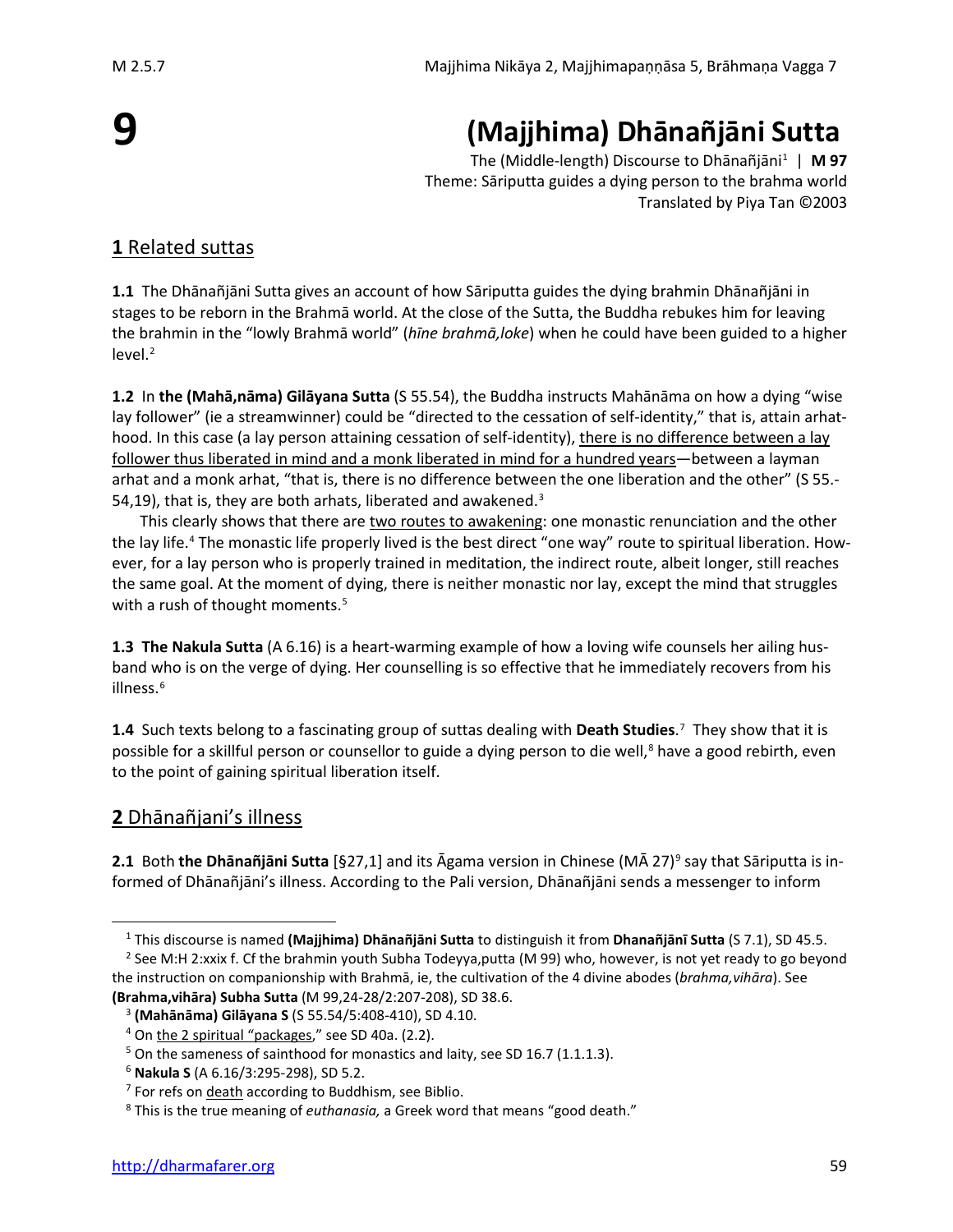Sāriputta, saying that he (Dhānañjāni) is unwell and eager to hear the Dharma. The Āgama version, however, says that Sāriputta is informed by another monk who has just come from Rājagaha, that though Dhānañjāni is unwell but is eager to see the Buddha and hear the Dharma.

According to Analayo, "This passage thus comes as a counterpart to the earlier instance in MĀ 27, when a monk from Rājagaha had informed Sāriputta that Dhānañjāni was well, but was not eager to see the Buddha and did not delight in hearing the Dhamma."<sup>[10](#page-1-0)</sup> Their contradiction is possibly due to a mis-translation in the Chinese version, as explained by Analayo.<sup>[11](#page-1-1)</sup>

### **2.2 VARIATIONS**

2.2.1 According to the Āgama version,<sup>[12](#page-1-2)</sup> as soon as Dhānañjāni sees Sāriputta approaching, he tries to get up from his bed, but is told by Sāriputta to remain where he is. Dhānañjāni then describes his pains to Sāriputta, according to the Pali version, as being that of "cutting, crushing, tearing, and burning" in this manner:

… just as a strong man were cleaving open my head with a sharp sword,

even so, … violent winds are **cutting through my head**.

… just as a strong man were tightening a strong leather strap around my head as a headband, even so, … violent pains are **crushing my head**.

... just as a skilled butcher or his apprentice were carving up a cow's<sup>[13](#page-1-3)</sup> belly with a sharp butcher's knife,

even so, … violent winds are **rending my belly**.

just as if two strong men were to seize a weaker man by both *[S 4:57]* arms, and burning and roasting him over a pit of burning coal,

even so, … violent pains are **burning up my body** [§29]

2.2.2 There is however a minor difference. While the Pali version<sup>[14](#page-1-4)</sup> gives three similes illustrating violent winds in Dhānañjāni's head and belly, *adhimattā vātā,* while the Āgama version simply speaks of his "headache," 頭痛 *tóutòng*, [15](#page-1-5) and of "belly pains," 腹痛 *fùtòng*. [16](#page-1-6) According to **Analayo:**

Especially in the last case the Pāli version fits better, since the carving up of a cow's belly can indeed be taken as an illustration of the action of various winds in the stomach, while it would

<span id="page-1-2"></span><sup>12</sup> MĀ 27 @ T1.457c27.

<span id="page-1-4"></span><sup>14</sup> M 97.29/1:422,2+14.

<sup>15</sup> MĀ 27 @ T1.458a6.

<sup>9</sup> M 97,27a/2:191,34 and MĀ 27 @ T1.457c20.

<sup>10</sup> Analayo 2011 at M 2:191 n206.

<span id="page-1-1"></span><span id="page-1-0"></span><sup>11</sup> M 97,4/2:186,2 says that, when Sariputta arrives, Dhanañjani is in his cowshed having his cows milked, *gāvo goṭṭhe dohāpeti* (M:Be 2:396,18 and M:Se 2:624,13: *duhāpeti*). MĀ 27 @ T1.456c10 instead reports that he is "punishing residents," 苦治居民. The idea of "punishing," lit "inflicting pain," could be due to mistaking √DUH, "to milk," for √DRU, "to harm" or "to hurt." The tr "residents" is less easily explained, although perhaps the idea that someone is being harmed or hurt might have led to a misinterpretation of P *goṭṭha* or Skt *goṣṭha*, "cow-pen," for P *gotta* or Skt *gotra*, "clan," respectively. Alternatively, the ref to "residents" could be a gloss introduced by the translator. A mistaking of √DUH for √DRU could occur more easily in a Prakrit text in which, as in Pali, the two forms are not distinguishable by the occurrence of an *r* in the latter (cf PED 328 sv duhati, "to milk," sv *duhana* "one who injures"), whereas such a mistaking would be less probable had the original been in Sanskrit. (Analayo 2011:567 n197)

<span id="page-1-3"></span><sup>13</sup> "Cow," *go,* "cattle," which is actually a collective term meaning, "cow, ox, bull."

<span id="page-1-6"></span><span id="page-1-5"></span><sup>16</sup> MĀ 27 @ T1.458a9.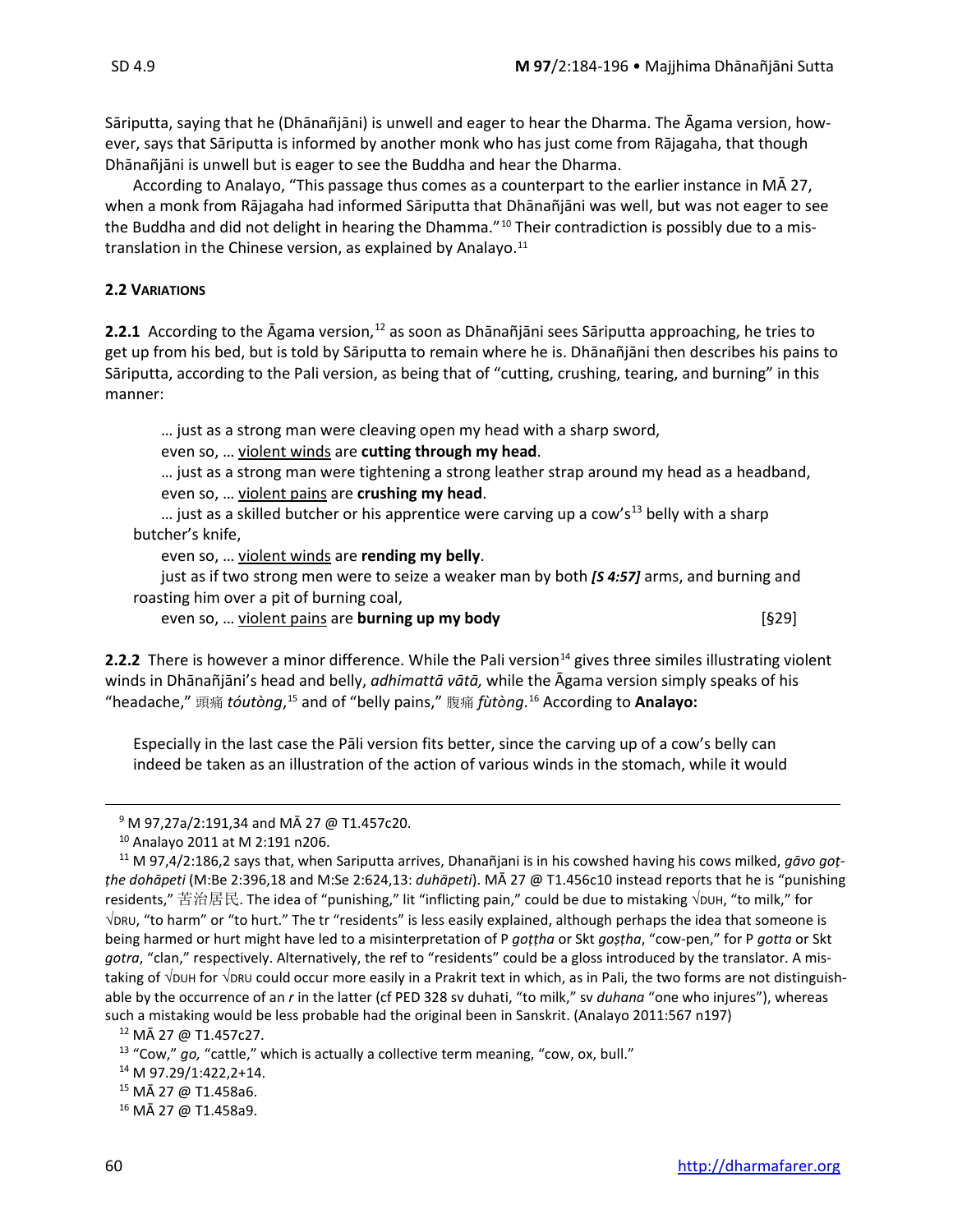not illustrate the pain experienced by Dhānañjāni so well, as the cow is already dead at the time of carving up and will thus no longer experience pain. (2005 at M 2:293)

**2.3** According to **Visuddhi,magga,** "winds" are responsible for the various internal motions of the body, namely, "up-going winds" (*uddha,gamā vātā*) for vomiting and belching; "down-going winds" (*adho, gamā vātā*) for the expelling of faeces and urine (Vism 350). "Wind" here clearly refers to elemental "motion," and not to the object moved.

**2.4** According to ancient Indian medicine, an imbalance in these winds can cause illness. **The Vinaya,** for example, records that the monk, Pilinda,vaccha has "wind ailment" (*vātâbādha*) (V 1:205). He is given an oil decoction as remedy: as such, this "wind ailment" is probably a stomach problem. The Vinaya again records Pilinda,vaccha as having winds in his limbs (*aga,vāta*) and joints (*pabba,vāta*), which **Horner** thinks refers to rheumatism (M:H 4:278 f).

## **3** Lovingkindness without dhyanas?

**3.1** The Dhānañjāni Sutta describes how Dhānañjāni, while lying on his deathbed in great agony [§§8-9]. Is counselled by Sāriputta, gradually leading the former to the cultivation of the divine abodes (*brahma, vihārā*). Dhānañjāni, who has been leading an unexemplary life, now lies on his deathbed, suffering from agonizing headaches, severe stomach cramps and high fever. Soon after being taught how to pervade the universe with the 4 divine abodes (lovingkindness, compassion, gladness and equanimity), Dhānañjāni passes away and is reborn in the Brahmā world.

According to **Analayo**:

This circumstance suggests that he must have been able to put the instructions to good use, even though his physical condition would have made it impossible for him to develop absorption. It is only with the commentaries, possibly because they associated pervasion exclusively with absorption (cf Vism 308), that meditation on loving kindness becomes an exercise in conceptual imagination, directed towards oneself, a friend, a neutral person, and an enemy in turn (cf Vism 296). This method is not found anywhere in the discourses. (2003:196 n 57)

**3.2** It should be noted that the Buddha's teaching of the cultivation of lovingkindness is by way of its immeasurable and unlimited pervasion of all directions, as stated for example in **the Vatthûpama Sutta** (M 7)[.17](#page-2-0) This is the standard teaching we find throughout the suttas. **The Cūḷ'accharā Sutta** (A 1.6)[18](#page-2-1) records the Buddha as simply admonishing:

Bhikshus, if even for just the moment of a finger-snap<sup>[19](#page-2-2)</sup> a monk associates with (*āsevati*) ... cultivates (*bhāveti*) … pays attention (*manasikaroti*) to a thought of lovingkindness, he is called a monk. His meditation is not in vain. He acts in accordance with the Teacher's teaching. He follows his advice. He does not eat the country's alms in vain.<sup>[20](#page-2-3)</sup> How much more so if he were to often cultivate it! (A 1.6,3-5/1:10 f)

<sup>17</sup> M 7,13-19/1:38. See also D 1:251, M 2:207, S 4:322.

<sup>18</sup> See SD 2.13.

<span id="page-2-2"></span><span id="page-2-1"></span><span id="page-2-0"></span><sup>19</sup> "Even for just the moment of a finger-snap," *accharā,saṅghāta,mattaṁ.* Also in **Velāma S** (A 9.20/4:395 f), SD 16.6.

<span id="page-2-3"></span><sup>&</sup>lt;sup>20</sup> Comy say that there are  $\frac{4 \text{ ways in which a month takes his almost?}}{1}$  an immoral monk takes it (undeservedly) like a thief; (2) a virtuous ordinary person who does not reflect on it is like a debtor; (3) a trainee (*sekhā*, ie one of the 7 saints, short of the arhat-become) uses it as an inheritance; (4) an arhat takes it as a proper owner.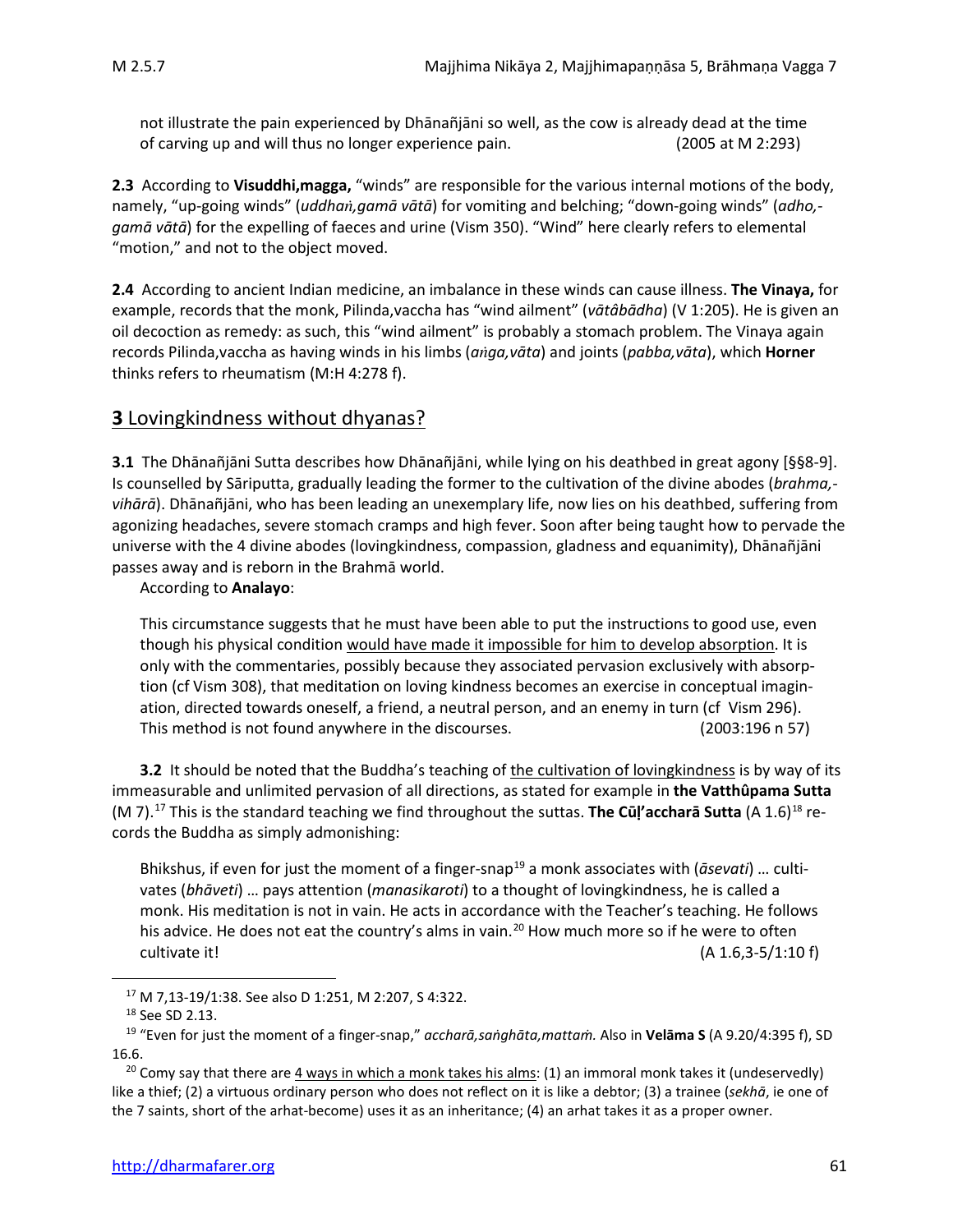## **4** Vindicating Sāriputta

### **4.1 COUNSELLING A DYING OUTSIDER**

**4.1.1** The close of the Sutta records Sāriputta's reporting to the Buddha that Dhānañjāni is seriously ill and that he (Sāriputta) has taught Dhānañjāni the 4 divine abodes (*brahma,vihāra*) so that he might have companionship with Brahmā, [21](#page-3-0) the Buddha replies to Sāriputta [§38]:

"But, Sāriputta, why did you, having established the brahmin Dhānañjāni **[196]** in the lowly Brahmā world, rise from your seat and leave, while there was still a higher task to be done?"<sup>[22](#page-3-1)</sup> "Bhante, I thought thus: 'These brahmins are devoted to the Brahmā world.' What if I were to teach the brahmin Dhānañjāni the way to companionship with Brahmā?'"

"And, Sāriputta, the brahmin Dhānañjāni has died and arisen in the Brahmā world." (M 97,38/2:195 f)

**4.1.2** It is evident from this dialogue that Sāriputta is unaware of Dhānañjāni's death and is consulting the Buddha regarding his act of compassion towards Dhānañjāni. Since the brahmin still believes in Brahma,[23](#page-3-2) Sāriputta teaches him the divine abodes (*brahma,vihāra*). However, the brahmin dies before further instructions is given by the elder.

There are some divergences in this account of the brahmin Dhānañjāni [2.1]. A possible conclusion here is that it is too late for the Buddha to give Sāriputta any further advice since the brahmin has already died. This much is clear from the Buddha's response as shown above [4.1.1].

### **4.2 SIGNIFICANCE OF SĀRIPUTTA'S INSTRUCTION TO DHĀNAÑJĀNI**

**4.2.1** We may speculate that Sāriputta erred in not teaching the dying brahmin more than just the divine abodes, but, as an arhat, this is simply unlikely, especially for one with Sāriputta's wisdom. This notion is pure speculation reflecting our own doubts than on the wisdom of an arhat's action. In such a situation, we should give ourself the benefit of the doubt.

The question then may be asked why such an apparently embarrassing account of the "failure" of the wisest of the monks in instructing a dying person is even included at all in a major Nikāya. Clearly, this teaching has been included in the Nikāya for our benefit today: when counselling a dying person, we do not know exactly when he may die. Hence, we should give the proper instructions in Dharma practice as early was we can, especially when the person is lucid.

**4.2.2** There is no hint in the Sutta at all that Sāriputta has "erred" in anyway in counselling the dying Dhānañjāni so that he is reborn in the brahma world. In fact, we are informed of Sāriputta's reason for this amazing gesture of respect for a layman and of Sāriputta's great compassion:

"These brahmins are devoted to the Brahmā world. What if I were to teach the brahmin Dhānañjāni the way to companionship with Brahmā?" [§31.3]

Two important points should be noted here.

(1) Dhānañjāni has been well instructed in the Dharma. Which he accepts wholeheartedly. This means that even as a brahma, Dhānañjāni will be able to meet the Buddha and receive Dharma teachings directly from him in due course.

<span id="page-3-0"></span><sup>21</sup> "Companionship with Brahmā," *brahmā,sahavyatā,* ie rebirth in the Brahmā world.

<span id="page-3-1"></span><sup>22</sup> See §36 n.

<span id="page-3-2"></span><sup>&</sup>lt;sup>23</sup> Technically. we today know this as Brahman (neut), but the term is unknown in the suttas: SD 58.6 (2.5.3.2).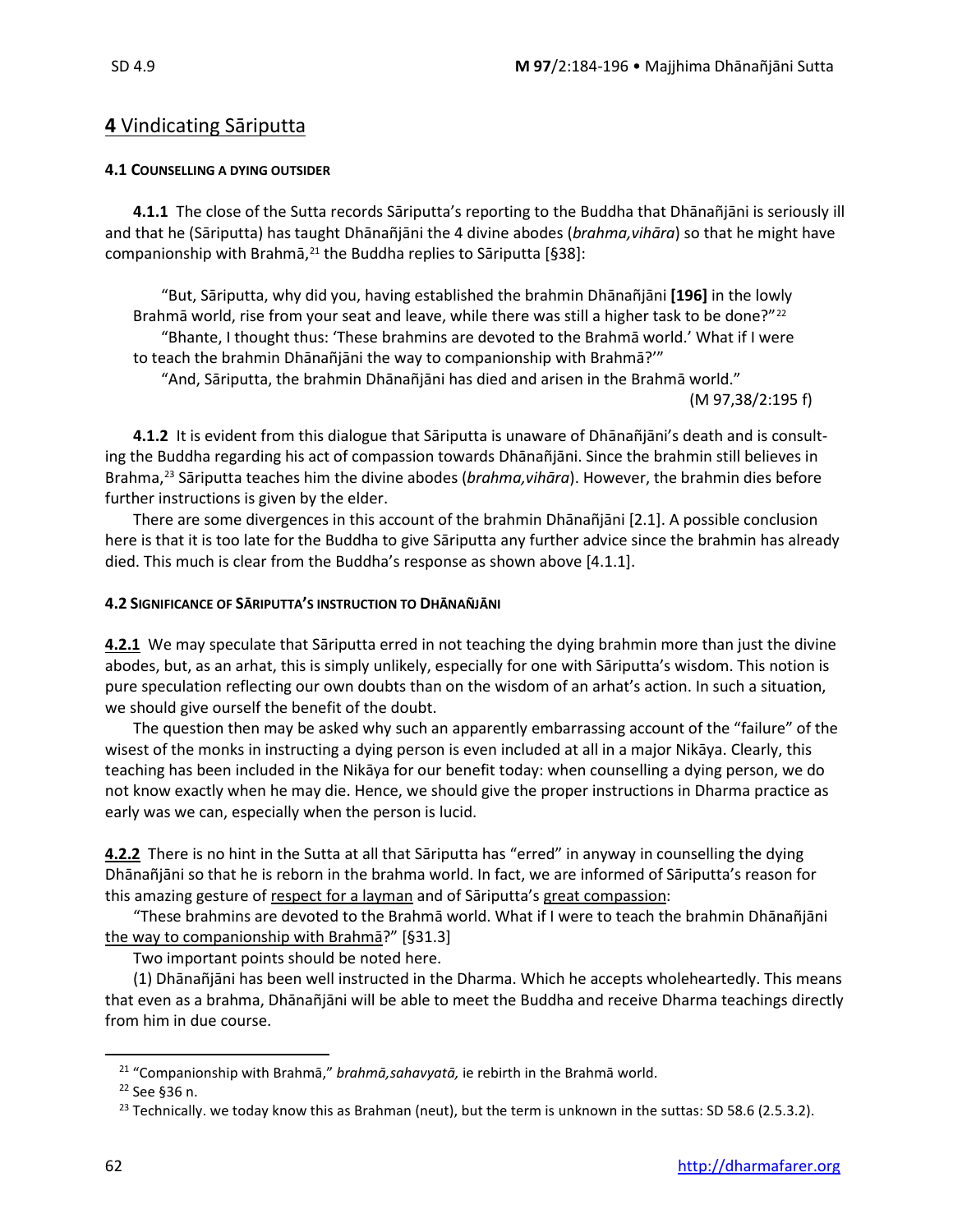(2) That an arhat still has some choice or latitude in his actions, which are, however, always moral. A lesson from the (Majjhima) Dhānañjāni Sutta, then, is that we should show prosper respect for another's belief, and teach Dharma that would benefit that person all the same. Like, Sāriputta, we should be guided by both wisdom and compassion when counselling others, both the living and the dying. [5.2.1]

## **5** Laymen addressed as *bhante* and *āyasmā*

### **5.1 DHĀNAÑJĀNI ADDRESSED AS BHANTE**

**5.1.1** When the dying brahmin **Dhānañjāni** instructs his servant to inform the Buddha and Sāriputta of his grave illness [§27.1], the servant addresses Dhānañjāni as "bhante" (literally "sir"), a term we now usually use when addressing monastics. There are two possible explanations for this mode of address.

Firstly, it is a proper mode of address since the servant is addressing his master. Secondly, the Majjhima Reciters might have retained (or introduced) this mode of address—after the fact—since the addressee, Dhānañjāni, is reborn in the Brahmā world, that is, as a high divine being [§§36, 38].

**5.1.2** A clear example of a layman **being** addressed as *bhante* is found in **the Yamaka Sutta** (S 22.86).[24](#page-4-0) Anyway, *bhante* was probably a common way by which juniors addressed their seniors, or those of lower status (such as servants) addressing those of higher status (such as their masters), and the Buddha adopted and adapted this common mode of address for the monks.

### **5.2 LAY SAINTS ADDRESSED**

**5.2.1** In **the (Mahānāma) Gilayāna Sutta** (S 55.54), Mahānāma, the dying "wise layman," is similarly addressed as "venerable one" (*āyasmā*). [25](#page-4-1) When questioned by Mahānāma on how a dying "wise lay follower" should be counselled, the Buddha replies that he should let go of all worldly and heavenly attachments. Once the instructions turn to rebirth in the heavens, the mode of address changes to "friend" (*āvuso*). [26](#page-4-2) In these instructions, the dying layman is told to let go of all thoughts of loved ones, of sensepleasures, and of heavenly births, even the Brahmā world, and to "direct your mind to the cessation of self-identity." [§18.2]

**19** If he says thus, 'My mind has turned away from the Brahmā world and is directed to the cessation of self-identity,'—then, Mahānāma, there is no difference between a lay follower who is thus liberated in mind and a monk who has been liberated in mind for a hundred years,<sup>[27](#page-4-3)</sup> that is, there is no difference between the one liberation and the other."  $[§19]^{28}$  $[§19]^{28}$  $[§19]^{28}$ 

It should be noted that it is the Buddha himself who is giving these instructions, where the wise layman is addressed as *āyasmā* and *āvuso.* There is a clear hint here that such respectful modes of address

<sup>24</sup> S 22.86,39/3:113 (SD 16.5).

<span id="page-4-1"></span><span id="page-4-0"></span><sup>25</sup> Or simply "venerable." See **(Mahānāma) Gilāyana S** (S 55.54,5(1)) & n, SD 4.10; cf **Ṭhāna S** (S 4.92/2:187-190), SD 14.11b.

<span id="page-4-2"></span><sup>26</sup> M 55.54,9.2 (SD 4.10). *Āvuso* (lit "one with age") is a voc form of *āyasmā.* CPD: = Amg *āuso,* derived by Leumann (Aup Gloss) and Pischel §396 from Ved voc \**āyumas* (Whitney 3rd ed §454), but phonetically rather < \**āvusso < \*āyuvas.* The term *āvuso* is used by monks and nuns to address lay followers at V 1:84,29, 2:294,15; M 1:299 ff; DhA 1:18,4. For other usages and citations, see CPD: *āvuso.*

<span id="page-4-3"></span><sup>&</sup>lt;sup>27</sup> I follow the Thai Pali here. See S:B 1961 n371.

<span id="page-4-4"></span><sup>28</sup> S 55.54,18.2-19/4:410 (SD 4.10).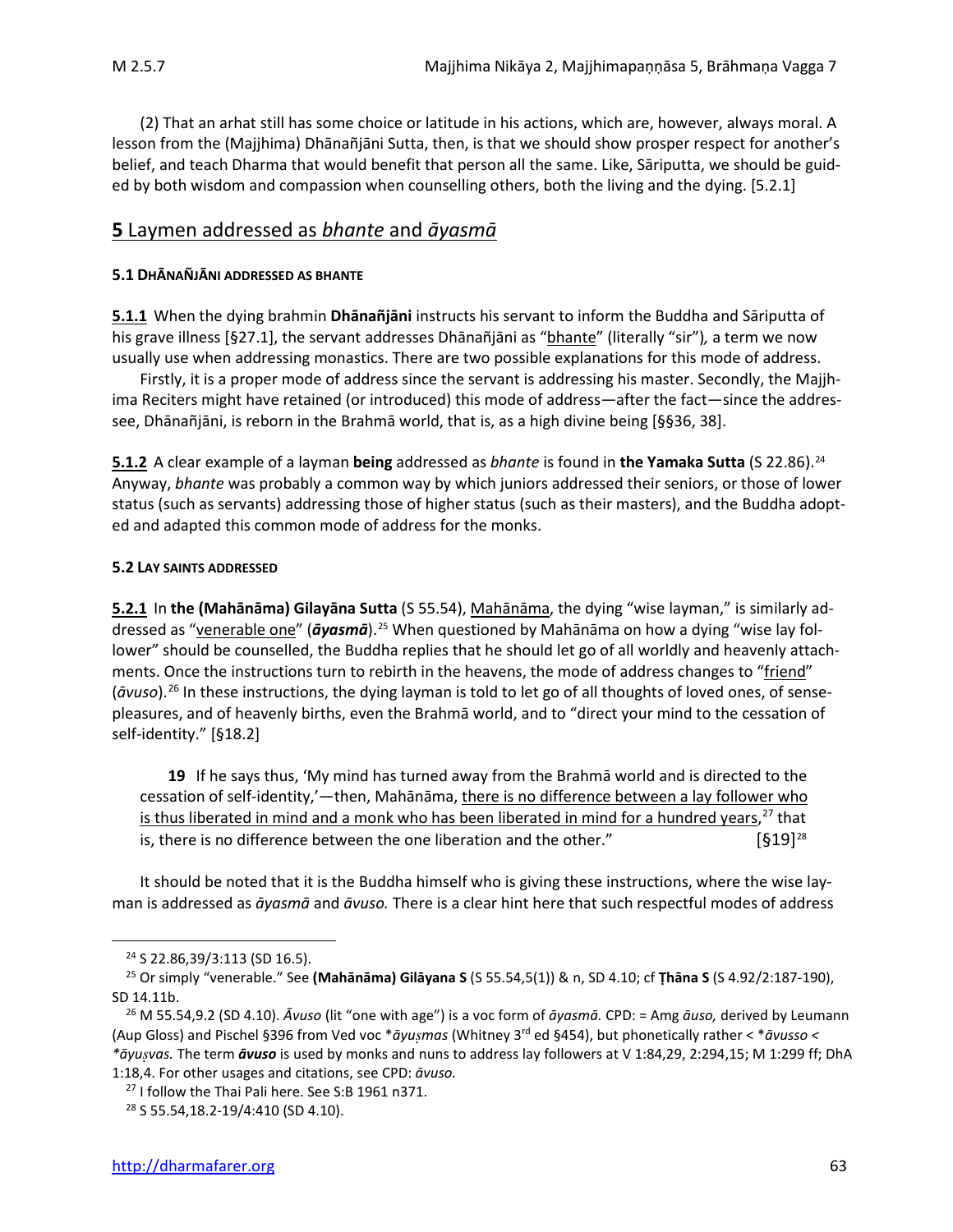(that is, *bhante, āyasmā* and *āvuso*) are also used for virtuous laymen or lay saints. [29](#page-5-0) After all, lay saints are also "noble individuals" (*ariya,puggalā*), or members of the "noble sangha" (*ariya,sagha*) (D 1:156), and, as such, are worthy of the respectful mode of address.

**5.2.2** Further evidence is found in **the Dhamma,cetiya Sutta** (M 89.18), where rajah Pasenadi similarly refers to his two pious ministers, Isidatta and Purāṇa, as "bhante."[30](#page-5-1) In the Dhamma,cetiya Sutta and **the Thapataya Sutta,**[31](#page-5-2) both are "chamberlains" or keepers of the women's quarters (*thapataya;* Skt *sthapataya*) of king Pasenadi. The commentary to the Thapataya Sutta says that at the time (in the Thapataya Sutta) Isidatta is a once-returner, and Purāņa a streamwinner, content with his own wife (that is, one who is chaste but not celibate) (SA 3:278).<sup>[32](#page-5-3)</sup> It is these two lay saints that rajah Pasenadi addresses as *bhante.* 

**5.2.3 The Madhyama Āgama** parallel passage,<sup>[33](#page-5-4)</sup> however, does not record such an expression. This is understandable, perhaps because the Chinese translator feels that *bhante* should be reserved for monastics. There is, of course, as argued by Analayo below, the possibility that the Pali passages (or rather, the Reciters) err. However, I think that this is a remote possibility; more likely, this is a later monasticization of the terms *bhante* and *āyasmā:* they are used to show respect to the monastic or clerical status.

**5.2.4** In **the Naḷaka,pāna Sutta** (M 68,18-20), the Buddha himself, in speaking of the attainment of streamwinning, of once-returning and of non-returning by a layman, addresses such a one (at least twice in each case) as "that venerable one" (*so āyasmā*), "a form of address usually only employed by laity when addressing monks and recluses" (Analayo 2005 at M 1:464). **Analayo** goes on to say that **the Madhyama Āgama** version "presents the same reflection in a more fitting manner, since it reports the male lay follow-er recollecting another male lay follower in terms of 'that lay follower' [彼優婆塞]"<sup>[34](#page-5-5)</sup> (2005 id), and he concludes that

In an oral transmission that aims at verbatim recall of a text, however, it could occur that the honorific term used in the earlier passage [in the Naḷaka,pāna Sutta] on a monk recalling a monk was unintentionally repeated again when reciting the passage on a layman. Similarly, in the case of the Dhammacetiya Sutta king Pasenadi earlier had referred to monks, which may have misled the reciters to use the same honorific term appropriate for monks when reciting the passage on king Pasenadi's lay employees. Once such an error had taken place, the fidelity of the tradition was such that in both discourse[s] the evidently incorrect way of address was kept as part of the oral heritage. (2005 at 1:464)

**5.2.5** However, there is an alternative view, where the textual usage of *bhante* and *āyasmā* may be regarded as properly used when addressing certain laymen. In the Naḷaka,pāna Sutta, we again see the Buddha addressing lay saints, who as I have mentioned earlier, qualify to be addressed as *bhante* and *āyasmā,* since they are "noble individuals" and members of the "noble sangha." The Chinese Buddhist

<span id="page-5-1"></span><span id="page-5-0"></span><sup>29</sup> The exception here is that of Dhānañjāni, who is not yet an *ariya,* and who, only upon listening to Sāriputta's instructions, is reborn in the Brahmā world [§§36-38].

<sup>30</sup> See Intro (5) above & also **Dhamma,cetiya S** (M 89,18/2:123), SD 64.10.

<span id="page-5-2"></span><sup>31</sup> M 89,18/2:124 & S 55.6/5:348-352.

<span id="page-5-3"></span><sup>32</sup> See S:W 5:303 n1, S:B 1955 n326.

<span id="page-5-4"></span><sup>33</sup> MĀ 213 @ T 1.797b7.

<span id="page-5-5"></span><sup>34</sup> MĀ 77 @ T1.546b8.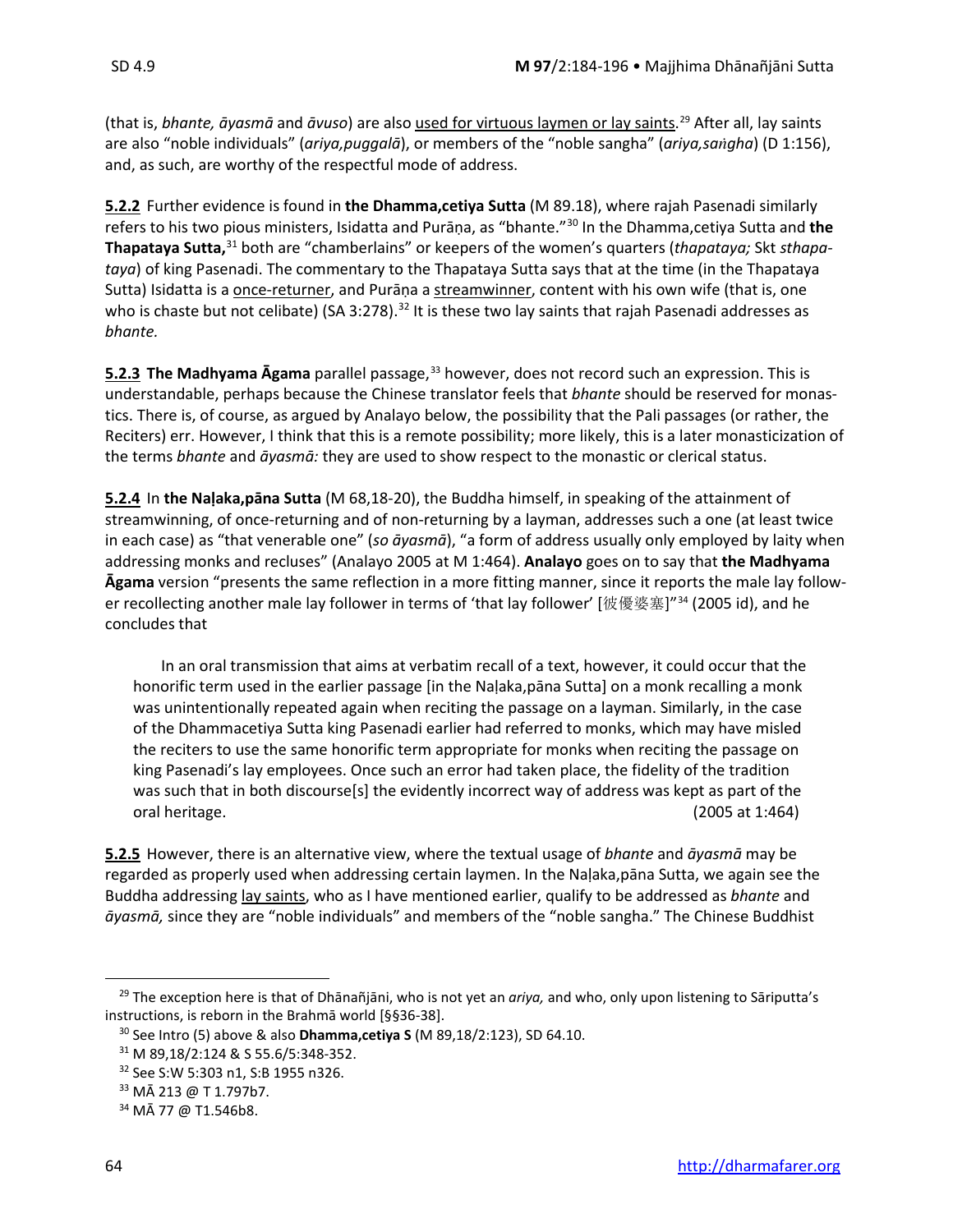tradition and later (post-Buddha) Pali tradition seems to be that only monastics should be addressed as such.

**5.2.6** Apparently, vocatives such as *āyasmā* and *bhante* are common ways of addressing a master (employer, etc), a senior, or a teacher. When the early Buddhists adopted it (actually they were simply keeping to popular convention) and addressed monks the same way, those modes of address evolved in due course to refer more specially to monastics. [5.2.3]

**5.2.7** In all the above contexts, however, where laymen are addressed as *bhante* or as *āyasmā,* they are either reborn in a high divine plane—as in the case of the brahmin Dhānañjāni [§§36, 38]—or they are lay saints. As saintly members of the spiritual sangha, they clearly deserve to be addressed as such.

### **5.3 BHIKKHU**

### **5.3.1 TO ALL ATTENDING**

The sutta context helps in identifying the intended audience, especially where *bhikkhu* (both nominative and vocative), and its vocative plural, *bhikkhave,* are used. If the context concerns some issue of monastic discipline where rules or decisions are made or to be observed—that is, an ecclesiastical or monastic context—these words would address the monastics.

In a Dharma context (as a rule in the Suttas), such terms address would encompass *all* of the 4 assemblies (*catu,parisā*),[35](#page-6-0) that is, the monks, nuns, laymen and laywomen. On the term *bhikkhu,* **Analayo**, in his *Satipaṭṭhāna: The Direct Path to Realization*, comments that

These instances [where besides monks, nuns and lay followers, too, were accomplished meditators] clearly show that the word "monks" (*bhikkhave*), used in the Satipaṭṭhāna Sutta by the Buddha as a form of address to his audience, was not intended to restrict the instructions to fully ordained monks.<sup>[36](#page-6-1)</sup>  $(2003:275 \text{ f})^{37}$  $(2003:275 \text{ f})^{37}$  $(2003:275 \text{ f})^{37}$ 

### **5.3.2 REAL RENUNCIATION**

**5.3.2.1** In his footnote to this comment, Analayo, further quotes the Majjhima Commentary where Buddhaghosa explains that in the Satipaṭṭhāna Sutta context, the word *bhikkhu* includes whoever engages in the practice, especially meditation, that is, being a "monk" in deed, rather than as a person. In fact, while monasticism is merely an *external* renunciation, meditation *is* the real *internal* renunciation. In meditation, we begin by renouncing the world, that is, our 5 physical senses, to fully focus on the mind. When we are able to renounce all thoughts, then we have attained samadhi, or even dhyana.<sup>[38](#page-6-3)</sup>

**5.3.2.2** However, a caveat is important here: this statement should in no way be construed as degrading or doing away with monkhood. It simply means that "clothing does not make a man," but our conduct makes us one, and if such a conduct is wholesome, it should also be emulated by all. This sentiment is clear from numerous sutta statements, such as this one:

<sup>35</sup> A 2:132.

<span id="page-6-2"></span><span id="page-6-1"></span><span id="page-6-0"></span><sup>36</sup> MA 1:241 explains that in the present context "monk" includes whoever engages in the practice. See **Satipaṭṭhāna S** (M 10,3A) n, SD 13.3.

<sup>&</sup>lt;sup>37</sup> See also Collett & Analayo, 2014. Further see SD 52.10a (1.2.1.2).

<span id="page-6-3"></span><sup>38</sup> See *Bhāvanā*, SD 15.1 (14.7): Meditation is progressive renunciation.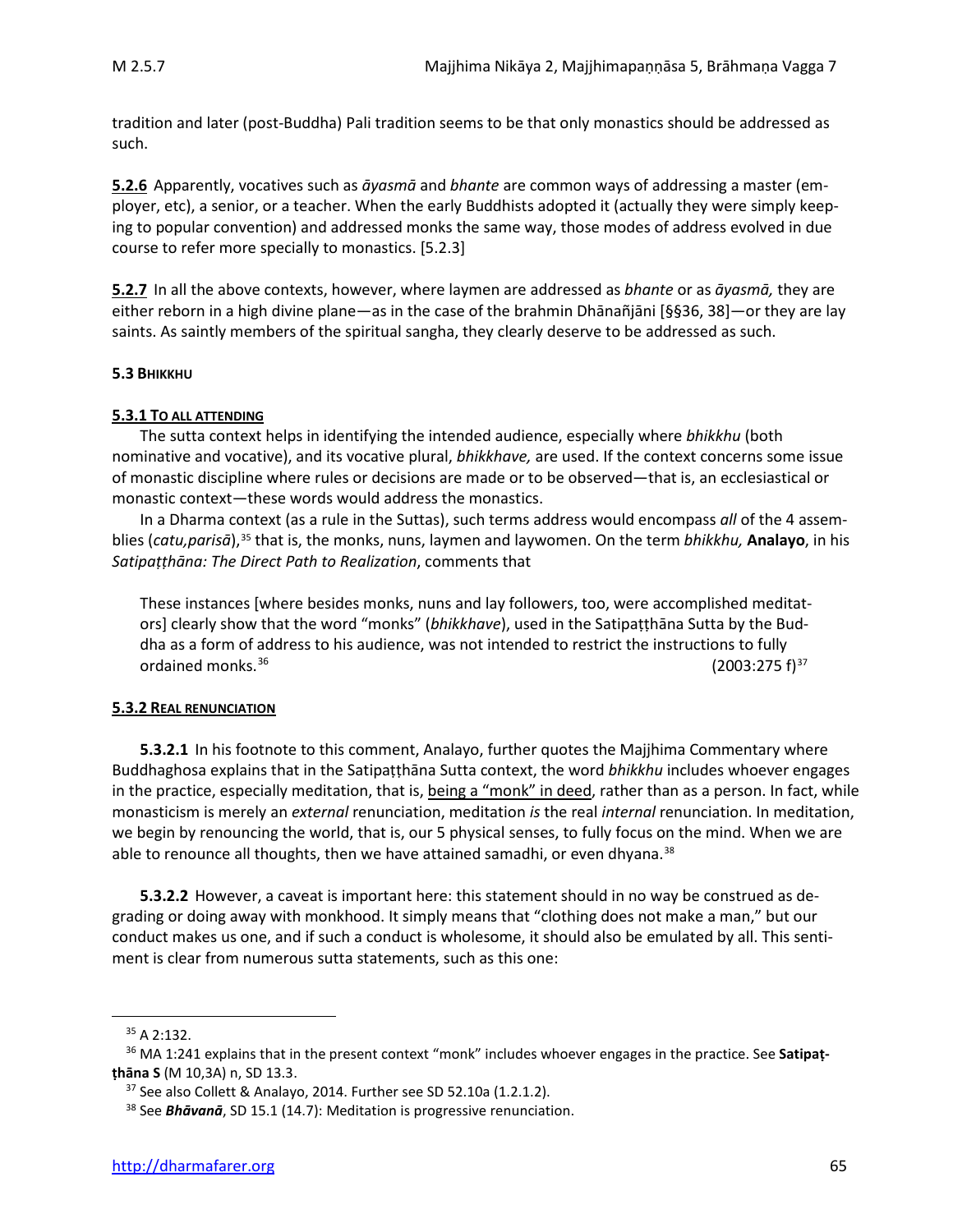| Na câham brāhmaņam brūmi | I do not call him a brahmin                    |
|--------------------------|------------------------------------------------|
| yonijam matti, sambhavam | because he is born so from a womb.             |
| bho, vādi nāma so hoti   | He is but a "sir" (bho) by name $39$           |
| sace hoti sa, kiñcano    | if he has possessions.                         |
| akiñcanam anādānam       | He who has nothing, without grasping,          |
| tam aham brūmi brāhmanam | him I call a brahmin.                          |
|                          | $(M 98, 11 (27*)$ = Sn 620/p119) <sup>40</sup> |

The sutta goes on with many other verses of similar sentiment showing that birth or status is no measure of one's spirituality.

### **5.3.3 TEACHER AS STATUS**

In Thailand, even today, the word *ajahn* (from Skt *ācārya*, P *ācariya*), meaning "teacher," is used as a respectful way of addressing either a monk or a lay person (male or female) who is a teacher (whether secular or religious). This mode of address is very similar to the Chinese *sifu* (sometimes rendered as "master") and the Japanese *sensei,* used to address both the lay and the ordained*.* Such modes of address is not so much an acknowledgement of *status,* as it is the rejoicing in *the spiritual potential* that such vocatives point to.

### **5.3.4 LAY ARHATS**

**The Kathā,vatthu**, dealing with the question on whether a layperson may become an arhat, states that the Uttarā, pathakas ("Northerners")<sup>[41](#page-7-2)</sup> answer affirmatively, mentioning Yasa the layman, Uttiya the houselord and Setu the brahmin youth as examples of lay arhats (Kvu 1:268), and its Commentary (KvuA 4.1/73) quotes the **Dhammapada**:[42](#page-7-3)

*Alakato ce pi samaṁ careyya* Though well adorned [finely clad], if he fares in calmness, *santo danto niyato brahmacārī* At peace, tamed, self-controlled, living the holy life, *sabbesu bhūtesu nidhāya daṇḍaṁ* Having put down the rod towards all beings *so brāhmaṇo so samaṇo so bhikkhu* He is a brahmin, he is a recluse, he is a monk. (Dh 142; Kvu:SR 157 f)

 $- - -$ 

<span id="page-7-0"></span><sup>39</sup> "'Sir' caller" (*bho,vādī*) is polysemous (it has two meanings), viz, "he is merely one who is addressed as 'sir,' and who addresses others so," "he is 'sir'-called and a 'sir'-caller." Alt trs giving only either meaning but not both: (A) In the sense of "sir"-caller: Ñāṇamoli & Bodhi: "He is just one who says 'Sir'" (M:ÑB), Norman: "he becomes one who addresses others disrespectfully" (Sn:N); (B) In the sense of merely being addressed as "sir": Hare, and Horner foll him: "bho' he be 'Sir'-ed" (Sn:H; M:H); Saddhatissa: "Just because a man is entitled to be called 'Sir'" (Sn:S); Jayawickrama: "he is but to be addressed as 'sir' (Sn:J). Apparently, both senses apply: a status-minded brahmin is addressed as "sir" and is wont to address others in the same way.

 $40$  See also M 98 vv 27-54 = Sn 620-647 = Dh 396-423 (but Dh 423 has an additional couplet).

<span id="page-7-3"></span><span id="page-7-2"></span><span id="page-7-1"></span><sup>41</sup> *Uttarā,pathaka* refers to a "northerner," probably an inhabitant of the region of Gandhāra, Kasmīra (Kashmir) and Kambojā. See DPPN: Uttarāpatha.

<sup>42</sup> See **Laymen Saints**, SD 8.6.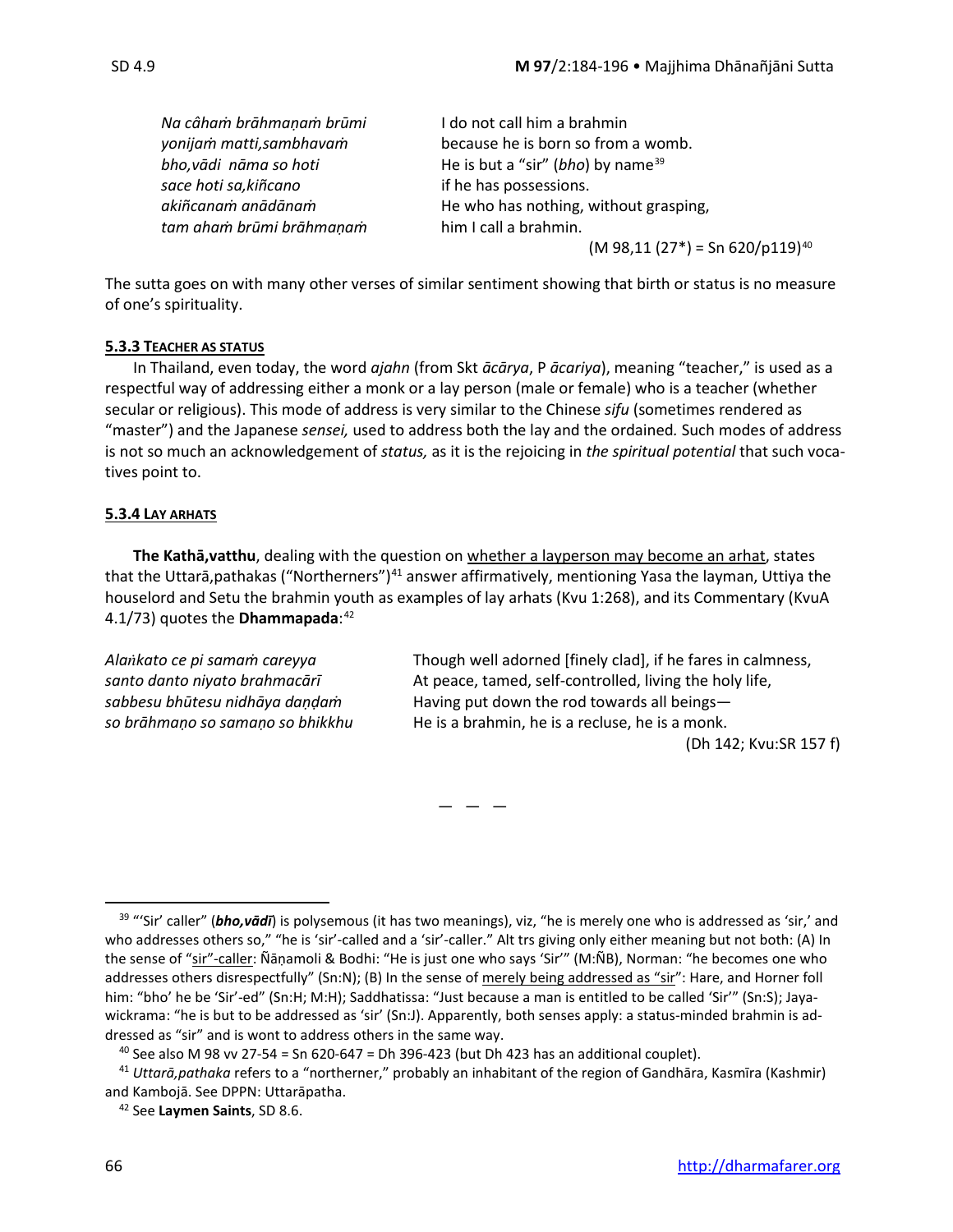## **(Majjhima) Dhānañjāni Sutta** The (Middle-length) Discourse to Dhānañjāni

M 97

### *[184]*

**1** Thus have I heard.

1.2 At one time the Blessed One was staying in the squirrels' feeding ground in the Bamboo Grove near Rājagaha.

### Sāriputta at Dakkhiṇa,giri

**2** At that time, the venerable **Sāriputta** was wandering [peregrinating] in the Southern Hills [Dak-khiņa, giri]<sup>[43](#page-8-0)</sup> in stages (on a teaching tour)<sup>[44](#page-8-1)</sup> with a large community of monks.

Then, a certain **[185]** monk, who had spent the rains retreat at Rājagaha, went to the Southern Hills, and approached the venerable Sāriputta. Having approached the venerable Sāriputta, he exchanged friendly words and cordial greetings with the venerable Sāriputta. When the friendly greetings were concluded, he sat down at one side.

2.2 Sitting thus at one side, the venerable Sāriputta said to him:

"Avuso [Friend], is the Blessed One well and fit [healthy and strong]?"

"The Blessed One, avuso, is well and fit."

2.3 "Avuso, is the community of monks well and fit?"

"The community of monks, avuso, is well and fit, too."

2.4 "Avuso, there is a brahmin named **Dhānañjāni**, living at the Taṇḍula,pāla Gate.[45](#page-8-2) Avuso, is that brahmin Dhānañjāni well and fit?"

"The brahmin Dhānañjāni, avuso, is well and fit."

2.5 "Avuso, is the brahmin Dhānañjāni mindful?"[46](#page-8-3)

"How can the brahmin Dhānañjāni be mindful, avuso? The brahmin Dhānañjāni, avuso, uses the rajah to plunder the brahmin housemasters<sup>[47](#page-8-4)</sup> and uses the brahmin housemasters to plunder the rajah.<sup>[48](#page-8-5)</sup> His

<span id="page-8-3"></span><sup>46</sup> "Mindful," *appamatta,* usu "heedful, diligent, vigilant," would sound weak in this context. Sāriputta's intention is clearly that of spiritual diligent; hence, "spiritually diligent" would be an alternate tr.

<span id="page-8-4"></span><sup>47</sup> *Brāhmaṇa,gaha.patikā,* also spelt as *brāhmaṇa,gaha.pati,* which is invariably a collective term, never an individual, ie, the landed community of the brahmin villages (*brāhmaṇa,gāma*) or fiefs (*brahma,deya*) as a whole. This classification is based on land-ownership (ie their economic function), who nonetheless still identified with the larger priestly class. As such, individually, they (such as Kūṭa,danta, Caṅkī, etc) are still referred to simply as *brāhmaṇa.* On *gaha,patika*, see SD 38.6 (2.1.4). See also Chakravarti 1987:72 f.

<span id="page-8-5"></span><sup>48</sup> *Dhānañjāni āvuso brāhmaṇo rājānaṁ nissāya brāhmaṇa,gahapatike vilumpati; brāhmaṇa,gahapatike nissāya rājānaṁ vilumpati,* lit "The brahmin Dhānañjāni, friend, depending on the rajah, plunders the brahmin houselords; depending on the brahmin houselords, plunders the rajah."

<span id="page-8-0"></span><sup>&</sup>lt;sup>43</sup> Dakkhiṇa,giri. This is the northern part of the Avantī kingdom, lying to the SW corner of India, north of the Vindhya mountains. Its capital is Ujjenī (Skt Ujjayinī; modern Ujjain), north of Indore, on the Sipra River (which rises in the Vindhyas and flows into the Chambal, a tributary of the Yamuna). It is today part of the Deccan Plateau: "Deccan" comes from the Skt *dakṣiṇa* (Pali *dakkhiṇa*), meaning "south." See MA 3:429.

<span id="page-8-1"></span><sup>44</sup> "Wandering … in stages," *cārikaṁ caramāno,* lit "walking the walk," that is, wandering about teaching the Dharma and ministering the people*.* See n ad loc in **Tevijja S** (D 13,1/1:235), SD 1.8.

<span id="page-8-2"></span><sup>45</sup> *Taṇḍula,pāla,dvāra*, one of the smaller city gates of Rājagaha (MA 3:429). *Taṇḍula* is rice "without husk, fragrant and clean-grained [ready as food]" (D 3,6.1/3:88) which PED defines as "husked and ready for boiling. In Malay, this would be called "beras," which when boiled is called "nasi"; unhusked rice is called "padi" (English "paddy"). *Taṇḍula,pāla* may be rendered as "the rice-keeper," ie, one who guards or takes care of the husked rice.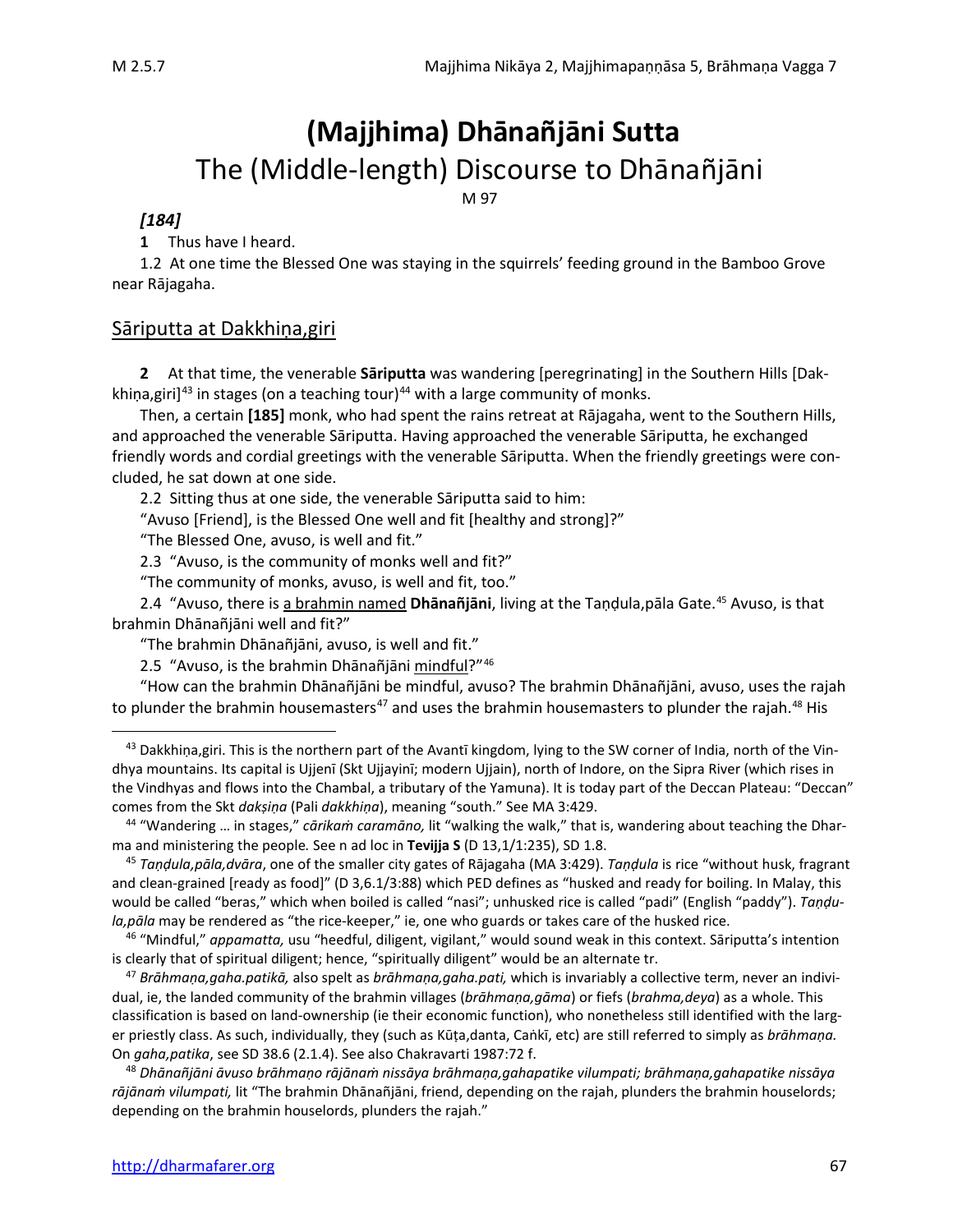wife, a person of faith, coming from a clan of faith, has died, and he has taken another wife, *one faithless, coming from a faithless clan*."

2.6 "What bad news indeed that we hear, avuso; what bad news indeed that we hear, avuso, that Dhānañjāni has become heedless. Perhaps we should sometime meet Dhānañjāni for a dialogue."<sup>[49](#page-9-0)</sup>

## Sāriputta meets Dhānañjāni in Rājagaha

**3** Then, the venerable Sāriputta, having stayed in the Southern Hills for as long as he wished, set out for **Rājagaha**, and walking in stages, eventually reached Rājagaha. There the venerable Sāriputta resided in the squirrels' feeding ground in the Bamboo Grove near Rājagaha.

**4** Then, when it was morning, the venerable Sāriputta, having dressed, and taking bowl and robe, entered Rājagaha for alms. **[186]**

Now at that time, the brahmin Dhānañjāni was **having his cows milked** in a cowshed outside the  $citv.50$  $citv.50$ 

4.2 Then, the venerable Sāriputta, having walked for almsfood in Rājagaha, having returned from his almsround, after his meal, approached the brahmin Dhānañjāni.

The brahmin Dhānañjāni saw the venerable Sāriputta coming in the distance. Having seen the venerable Sāriputta approaching, went up to him and said this:

"Here, master Sāriputta, drink some fresh milk since there is still time for your meal."[51](#page-9-2)

4.3 "Enough, brahmin, I have finished my meal for today. I will be spending the afternoon rest<sup>[52](#page-9-3)</sup> at the foot of that tree. You may go there."

"Yes, master," the brahmin Dhānañjāni replied in assent to the venerable Sāriputta.

**5** Then, the brahmin Dhānañjāni, having finished his morning meal, approached the venerable Sāriputta. *Having approached the venerable Sāriputta, he exchanged friendly words and cordial greetings. When the friendly greetings were concluded, he sat down at one side*.

While the brahmin Dhānañjāni was seated thus at one side, the venerable Sāriputta said this to him: "Are you **mindful**, brahmin?"

### Dhānañjāni's heedlessness

5.2 "Master Sāriputta, how can I be mindful when I have

- (1) parents to support;
- (2) wife and children to support;
- (3) slaves and labourers to support;
- (4) service towards friends and companions to discharge;
- (5) duties to relatives and blood relations;
- (6) duties to my guests;
- (7) duties to my departed [ancestors];
- (8) duties to the gods;
- (9) duties to the rajah; and

<sup>49</sup> "Dialogue," *kathā,sallāpa,* also "conversation."

 $50$  On a possible Chin mistr here, see Intro (2.1).

<span id="page-9-2"></span><span id="page-9-1"></span><span id="page-9-0"></span><sup>51</sup> *Ito bho Sāriputta payo pīyataṁ tāva bhattassa kālo bhavissati,* lit "Drink from this milk, master Sāriputta, there will still be time for your meal." Evidently, this is well before noon.

<span id="page-9-3"></span><sup>52</sup> "The afternoon rest," *divā,vihāra,* lit "the day residence," ie, afternoon siesta, often spent in meditation. See for examples in **Bhikkhuṇī Saṁyutta** (S 5).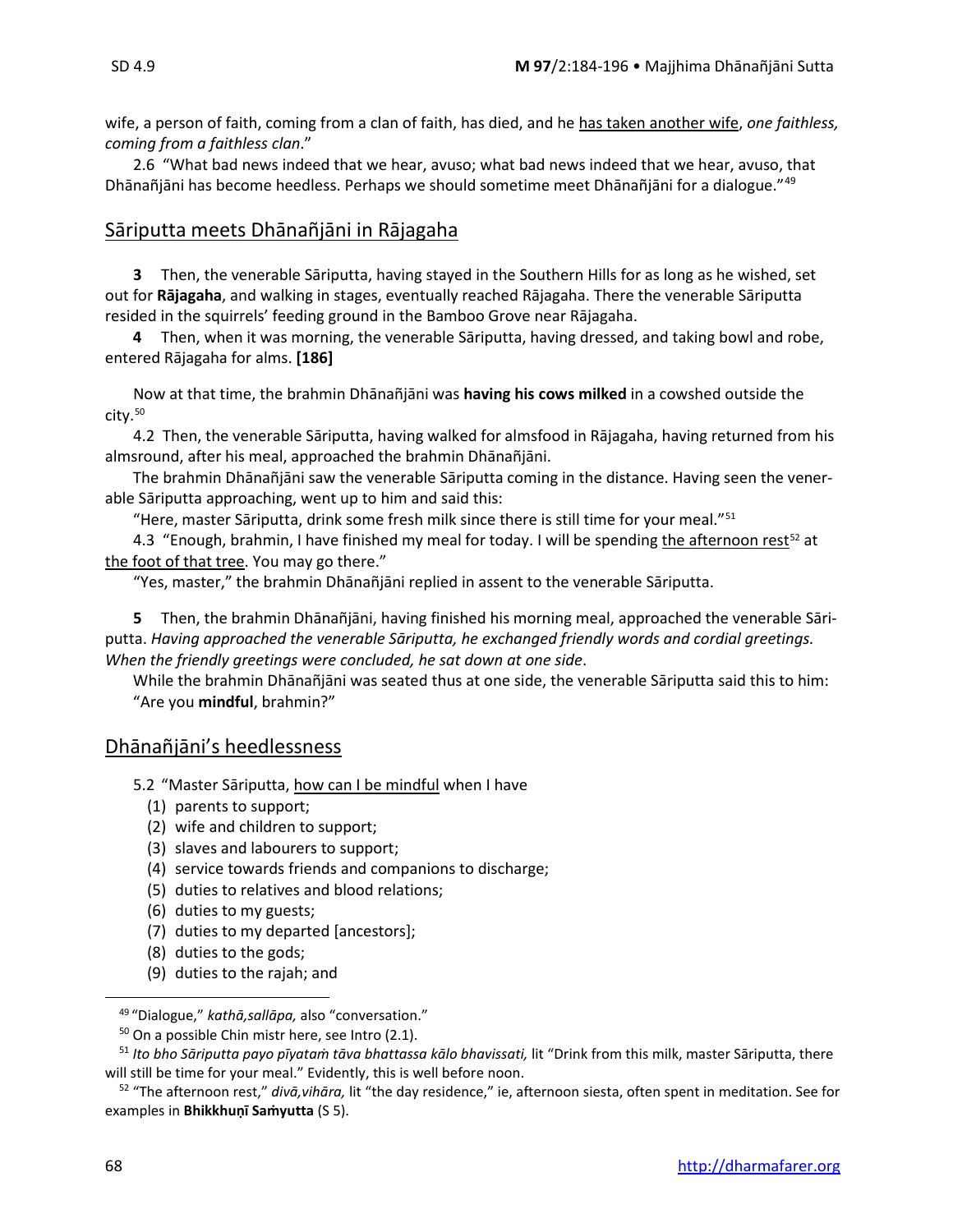(10) this body's needing satisfaction and care?"[53](#page-10-0)

**6** (1) "What do you think, Dhānañjāni?

Suppose someone here, on account of **parents**,

were not a Dharmafarer, who were to live a life of vice, and

because of such conduct, the hell wardens were to drag him off to hell,

6.2 would he gain anything by claiming,

'It was on account of *my parents* that I am not a Dharmafarer, that I live a life of vice! **[187]** Let not the hell wardens take me to hell!'?

6.3 Or, would *his parents* be able to gain anything by claiming,

'It was on our account that he was not a Dharmafarer, that he lived a life of vice!

Let not the hell wardens take him to hell!'?"

6.4 "No, indeed, master Sāriputta! Even as he cries out, the hell wardens would cast him into hell."

**7** (2) **"**What do you think, Dhānañjāni?

Suppose someone here, on account of **wife and children**,

were not a Dharmafarer, who were to live a life of vice, and

*because of such conduct, the hell wardens were to drag him off to hell,* 

7.2 would he gain anything by claiming,

'It was on account of *my wife and children* that I am not a Dharmafarer, that I live a life of vice! *Let not the hell wardens take me to hell*!'?

7.3 Or, would *his wife and children* be able to gain anything by claiming,

'It was on our account that he was not a Dharmafarer, that he lived a life of vice!

*Let not the hell wardens take him to hell*!'?"

7.4 "No, indeed, master Sāriputta! Even as he cries out, the hell wardens would cast him into hell."

**8** (3) "What do you think, Dhānañjāni?

Suppose someone here, on account of **slaves, labourers and servants**,

were not a Dharmafarer, who were to live a life of vice, and

because of such conduct, the hell wardens were to drag him off to hell,

8.2 would he gain anything by claiming,

'It was on account of *slaves, labourers and servants* that I am not a Dharmafarer, that I live a life of vice! *Let not the hell wardens take me to hell*!'?

8.3 Or, would his *slaves, labourers and servants* be able to gain anything by claiming,

'It was on our account that he was not a Dharmafarer, that he lived a life of vice!

*Let not the hell wardens take him to hell!*'?"

8.4 "No, indeed, master Sāriputta! Even as he cries out, the hell wardens would cast him into hell."

**9** (4) "What do you think, Dhānañjāni?

Suppose someone here, on account of **friends and companions**,

were not a Dharmafarer, who were to live a life of vice, and

because of such conduct, the hell wardens were to drag him off to hell,

9.2 would he gain anything by claiming,

'It was on account of *friends and companions* that I am not a Dharmafarer, that I live a life of vice! **[187]** *Let not the hell wardens take me to hell*!'?

9.3 Or, would his *friends and companions* be able to gain anything by claiming,

<span id="page-10-0"></span><sup>&</sup>lt;sup>53</sup> The duties that Dhānañjāni claim to be encumbered with here are actually household duties extolled by the Buddha whereby one's wealth, justly and properly obtained, should be enjoyed (Adiya S, A 5.41/3:45 f), SD 2.1. However, here, Dhānañjāni is ironically using these very same blessings as an excuse for not being mindful.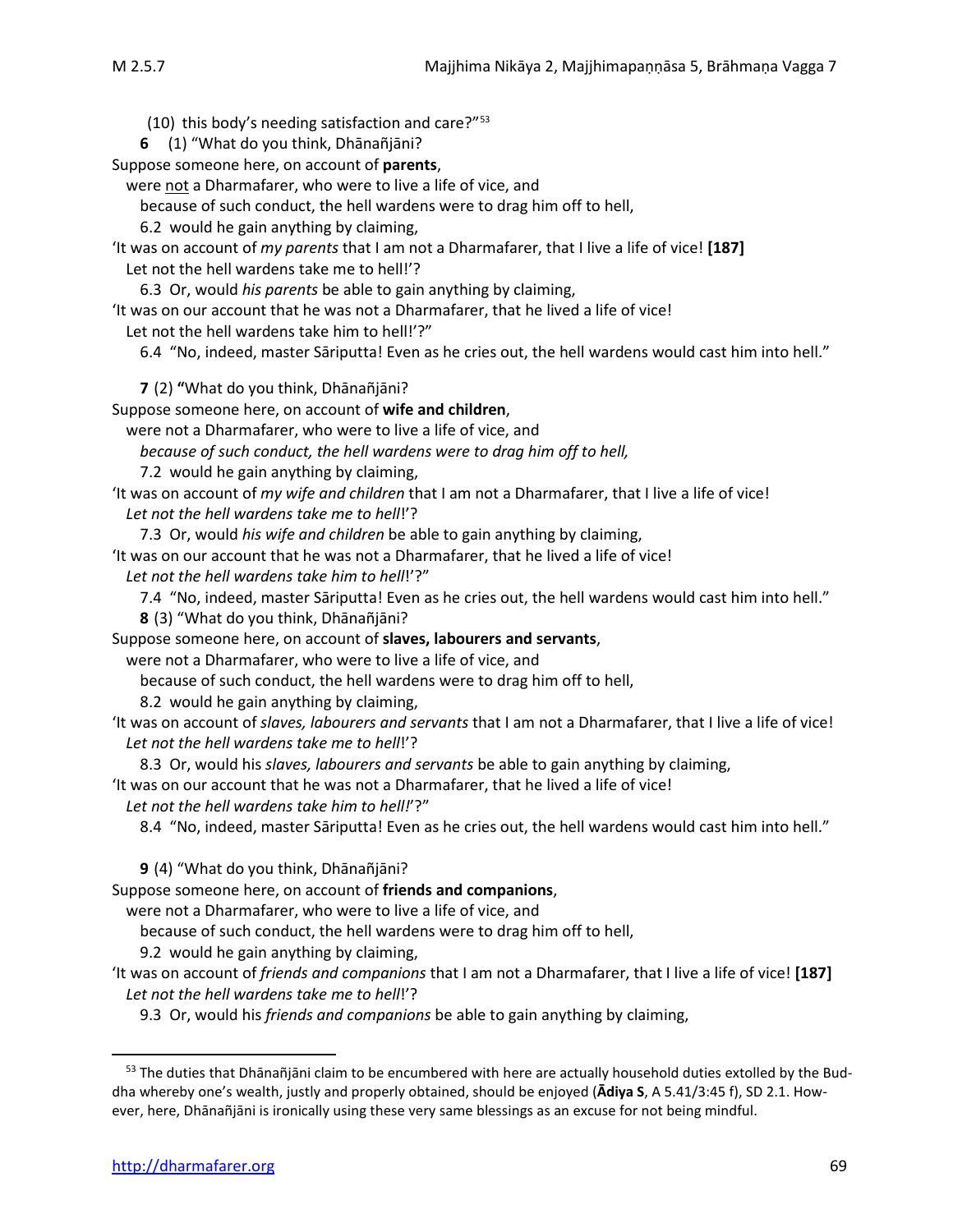'It was on our account that he was not a Dharmafarer, that he lived a life of vice!

Let not the hell wardens take him to hell!'?"

9.4 "No, indeed, master Sāriputta! Even as he cries out, the hell wardens would cast him into hell."

**10** (5) "What do you think, Dhānañjāni?

Suppose someone here, on account of **relatives and blood relations**,

were not a Dharmafarer, who were to live a life of vice, and

because of such conduct, the hell wardens were to drag him off to hell,

10.2 would he gain anything by claiming,

'It was on account of *relatives and blood relations* that I am not a Dharmafarer, that I live a life of vice! **[187]** *Let not the hell wardens take me to hell!*'?

10.3 Or, would his *relatives and blood relations* be able to gain anything by claiming,

'It was on our account that he was not a Dharmafarer, that he lived a life of vice!

Let not the hell wardens take him to hell!'?"

10.4 "No, indeed, master Sāriputta! Even as he cries out, the hell wardens would cast him into hell."

**11** (6) "What do you think, Dhānañjāni?

Suppose someone here, on account of **guests**,

were not a Dharmafarer, who were to live a life of vice, and

because of such conduct, the hell wardens were to drag him off to hell,

11.2 would he gain anything by claiming,

'It was on account of *guests* that I am not a Dharmafarer, that I live a life of vice! Let not the hell wardens take me to hell!'?

11.3 Or, would his *guests* be able to gain anything by claiming,

'It was on our account that he was not a Dharmafarer, that he lived a life of vice!

*Let not the hell wardens take him to hell*!'?"

11.4 "No, indeed, master Sāriputta! Even as he cries out, the hell wardens would cast him into hell." **[188]**

**12** (7) "What do you think, Dhānañjāni?

Suppose someone here, on account of **the departed** [ancestors],

were not a Dharmafarer, who were to live a life of vice, and

because of such conduct, the hell wardens were to drag him off to hell,

12.2 would he gain anything by claiming,

'It was on account of *the departed* that I am not a Dharmafarer, that I live a life of vice!

Let not the hell wardens take me to hell!'?

12.3 Or, would *the departed* be able to gain anything by claiming,

'It was on our account that he was not a Dharmafarer, that he lived a life of vice! Let not the hell wardens take him to hell!'?"

12.4 "No, indeed, master Sāriputta! Even as he cries out, the hell wardens would cast him into hell."

**13** (8) "What do you think, Dhānañjāni?

Suppose someone here, on account of **the gods**,

were not a Dharmafarer, who were to live a life of vice, and

because of such conduct, the hell wardens were to drag him off to hell,

13.2 would he gain anything by claiming,

'It was on account of *the gods* that I am not a Dharmafarer, that I live a life of vice! *Let not the hell wardens take me to hell*!'?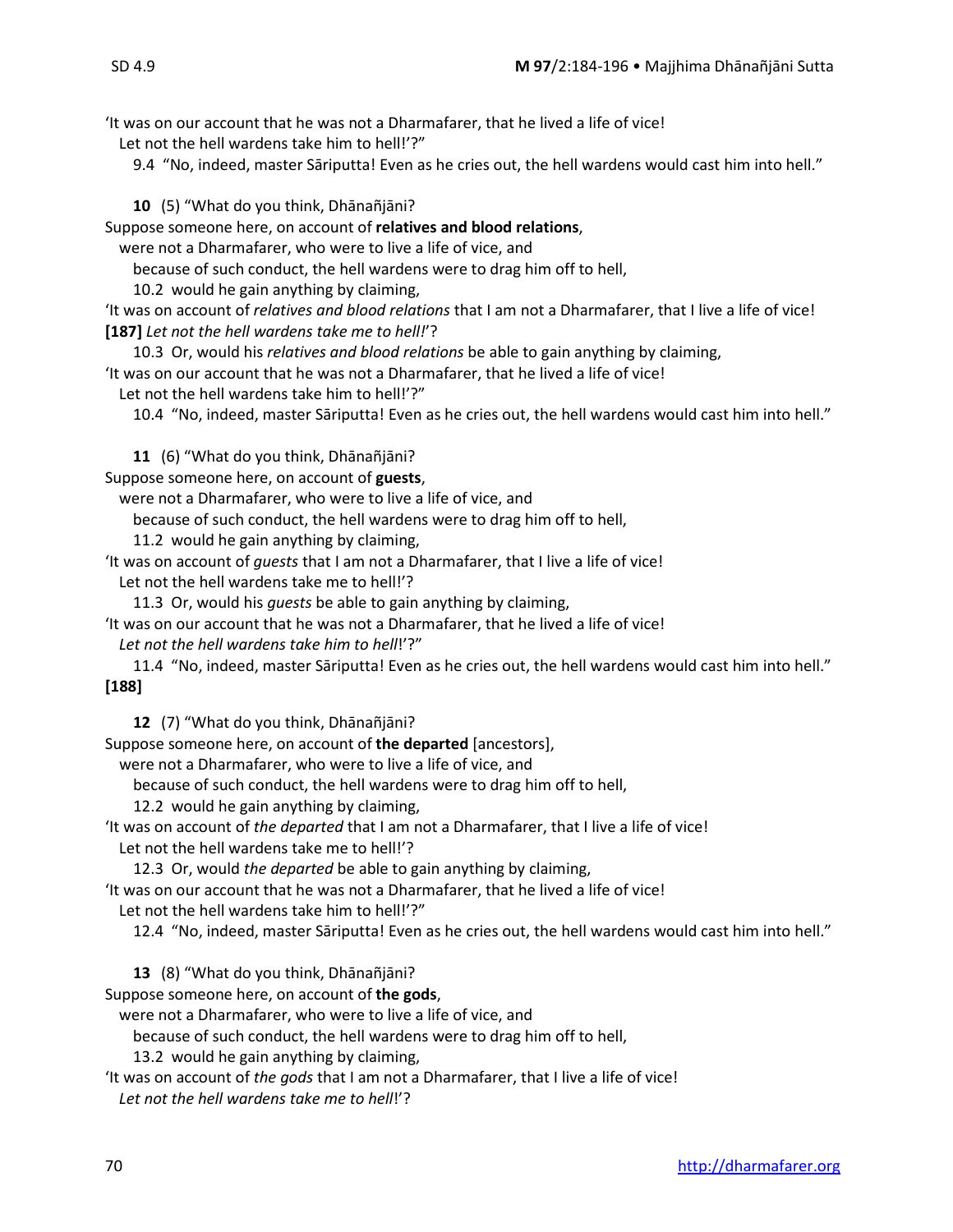13.3 Or, would *the gods* be able to gain anything by claiming,

'It was on our account that he was not a Dharmafarer, that he lived a life of vice!

*Let not the hell wardens take him to hell!*'?"

13.4 No, indeed, master Sāriputta! Even as he cries out, the hell wardens would cast him into hell."

**14** (9) "What do you think, Dhānañjāni?

Suppose someone here, on account of **the rajah**,

were not a Dharmafarer, who were to live a life of vice, and

because of such conduct, the hell wardens were to drag him off to hell,

14.2 would he gain anything by claiming,

'It was on account of *the rajah* that I am not a Dharmafarer, that I live a life of vice!

Let not the hell wardens take me to hell!'?

14.3 Or, would *the rajah* be able to gain anything by claiming,

'It was on my account that he was not a Dharmafarer, that he lived a life of vice!

*Let not the hell wardens take him to hell!*'?"

14.4 "No, indeed, master Sāriputta! Even as he cries out, the hell wardens would cast him into hell."

**15** (10) "What do you think, Dhānañjāni?

Suppose someone here, on account of **his body's needing satisfaction and care**,

were not to be a Dharmafarer, who were to live a life of vice, and

because of such conduct, the hell wardens were to drag him off to hell,

15.2 would he gain anything by claiming,

'It was on account of *my body's needing satisfaction and care*, that I am not a Dharmafarer, that I live a life of vice!

*Let not the hell wardens take me to hell!*'?

15.3 Or, would others be able to gain anything by claiming,

'It was on account of *the body's needing satisfaction and care* that he was not a Dharmafarer, that he lived a life of vice!

*Let not the hell wardens take him to hell!*'?"

15.4 "No, indeed, master Sāriputta! Even as he cries out, the hell wardens would cast him into hell."

## Dharmafaring and right livelihood

**16** (1) "What do you think, Dhānañjāni?

Who is the better:

one who, on account of **parents**, is *not* a Dharmafarer, who lives a life of vice,

or one who, on account of parents, is a Dharmafarer, who lives a harmonious life?"

16.2 "Master Sāriputta, the one who, on account of *parents*, is not a Dharmafarer, who lives a life of vice, is *not* the better one.

16.3 Master Sāriputta, the one who, on account of *parents*, is a Dharmafarer, who lives a harmonious life—he is here surely better.

16.4 Dharmafaring, living a harmonious life, master Sāriputta, is better than not living the Dharmalife and living a life of vice."

<span id="page-12-1"></span>16.5 "Dhānañjāni, there are other kinds of deeds, **with good cause, righteous**, [54](#page-12-0) by means of which one could support *parents*, and yet avoid bad and follow the way of merit.[55](#page-12-1)

<span id="page-12-0"></span><sup>54</sup> *Atthi … aññe sahetukā dhammikā kammantā.*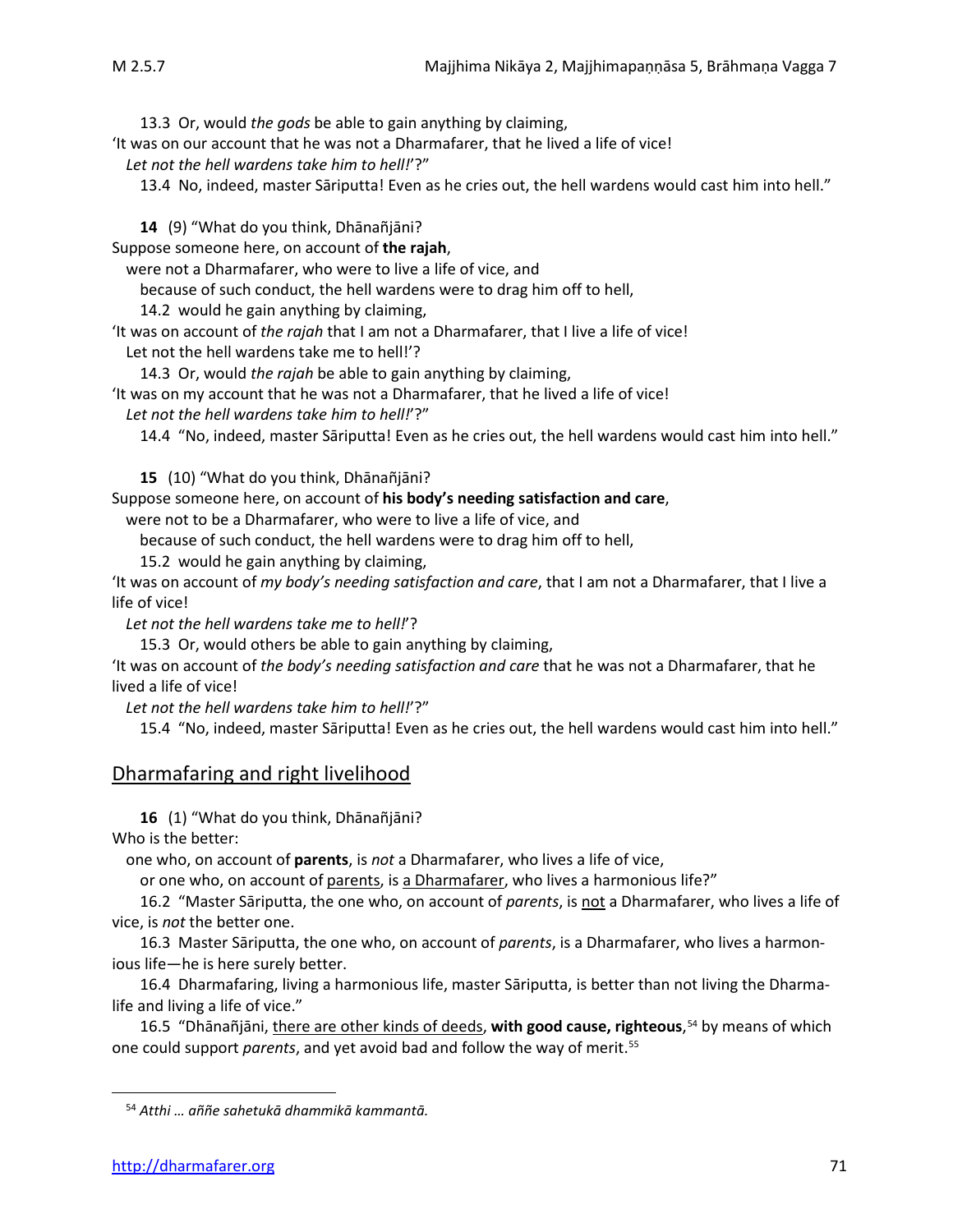**17** (2) What do you think, Dhānañjāni? Who is the better:

one who, on account of **wife and children**, is *not* a Dharmafarer, who lives a life of vice,

or one who, on account of wife and children, is a Dharmafarer, who lives a harmonious life?" **[189]**

17.2 "Master Sāriputta, the one who, on account of *wife and children*, is not a Dharmafarer, who lives a life of vice, is *not* the better one.

17.3 Master Sāriputta, the one who, on account of *wife and children*, is a Dharmafarer, who lives a harmonious life—he is here surely better.

17.4 *Dharmafaring, living a harmonious life, master Sāriputta, is better than not living the Dharmalife and living a life of vice*."

17.5 "Dhānañjāni, there are other kinds of work, with good cause, righteous, by means of which one could support one's *wife and children*, and yet avoid bad and follow the way of merit.

**18** (3) What do you think, Dhānañjāni? Who is the better:

one who, on account of **slaves and labourers**, is *not* a Dharmafarer, who lives a life of vice,

or one who, on account of slaves and labourers*,* is a Dharmafarer, who lives a harmonious life?"

18.2 "Master Sāriputta, the one who, on account of *slaves and labourers*, is not a Dharmafarer, who lives a life of vice is *not* the better one.

18.3 Master Sāriputta, the one who, on account of *slaves and labourers*, is a Dharmafarer, who lives a harmonious life—he is here surely better.

18.4 *Dharmafaring, living a harmonious life, master Sāriputta, is better than not living the Dharmalife and living a life of vice*."

18.5 "Dhānañjāni, there are other kinds of work, with good cause, righteous, by means of which one could support one's *slaves and labourers*, and yet avoid bad and follow the way of merit.

**19** (4) What do you think, Dhānañjāni?

Who is the better:

one who, on account of **friends and companions**, is *not* a Dharmafarer, who lives a life of vice,

or one who, on account of friends and companions, is a Dharmafarer, who lives a harmonious life?"

19.2 "Master Sāriputta, the one who, on account of *friends and companions*, is not a Dharmafarer, who lives a life of vice is *not* the better one.

19.3 Master Sāriputta, the one who, on account of *friends and companions*, is a Dharmafarer, who lives a harmonious life—he is here surely better.

19.4 *Dharmafaring, living a harmonious life, master Sāriputta, is better than not living the Dharmalife and living a life of vice*."

19.5 "Dhānañjāni, there are other kinds of work, with good cause, righteous, by means of which one could support one's *friends and companions*, and yet avoid bad and follow the way of merit.

**20** (5) What do you think, Dhānañjāni? Who is the better:

one who, on account of **relatives and blood relations**, is *not* a Dharmafarer, who lives a life of vice,

<sup>55</sup> "Follow the way of merit," *puññaṁ ca paṭipadaṁ paṭipajjituṁ.* "Merit" (*puñña*) here refers to mundane goodness the opp of which is *pāpa.* Such meritorious deeds still bind one to the world. It is skillful deed (*kusala*) that frees one from the world. Merit, however, can form the basis for skillful acts if one is not attached to merit as worldly action. See eg **(Puñña) Mettā S** (A 7.58a): "Monks, be not afraid of merit. This 'merit' is another name for happiness." (A 7.58a/4:88-91), SD 2.11a . This passage as a whole is an exhortation regarding right livelihood.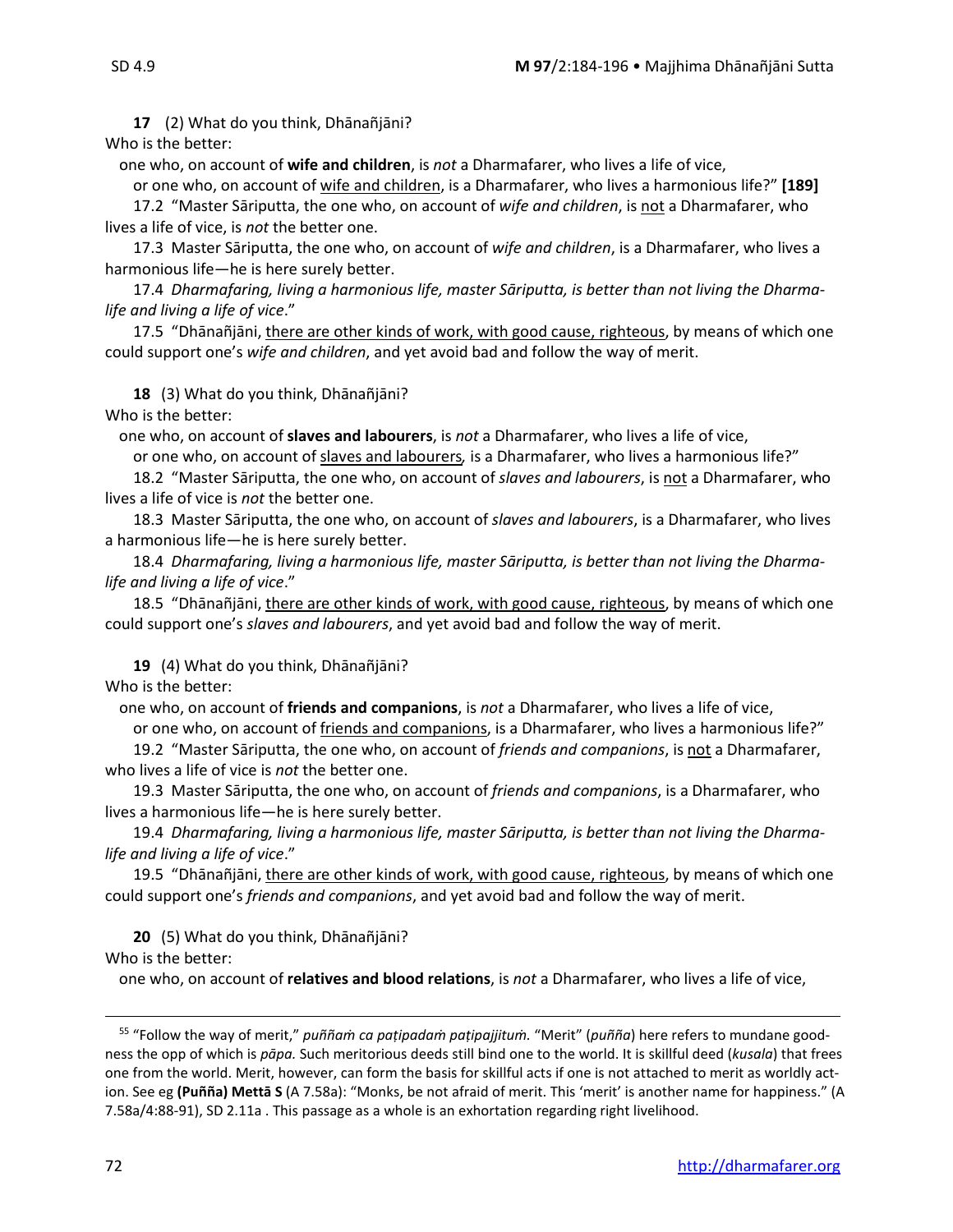or one who, on account of relatives and blood relations, is a Dharmafarer, who lives a harmonious life?" **[190]**

20.2 "Master Sāriputta, the one who, on account of *relatives and blood relations*, is not a Dharmafarer, who lives a life of vice is *not* the better one.

20.3 Master Sāriputta, the one who, on account of *relatives and blood relations*, is a Dharmafarer, who lives a harmonious life—he is here surely better.

20.4 *Dharmafaring, living a harmonious life, master Sāriputta, is better than not living the Dharmalife and living a life of vice*."

20.5 "Dhānañjāni, there are other kinds of work, with good cause, righteous, by means of which one could support *relatives and blood relations*, and yet avoid bad and follow the way of merit.

**21** (6) What do you think, Dhānañjāni?

Who is the better:

one who, on account of **guests**, is *not* a Dharmafarer, who lives a life of vice,

or one who, on account of guests, is a Dharmafarer, who lives a harmonious life?"

21.2 "Master Sāriputta, the one who, on account of *guests*, is not a Dharmafarer, who lives a life of vice, is *not* the better one.

21.3 Master Sāriputta, the one who, on account of *guests*, is a Dharmafarer, who lives a harmonious life—he is here surely better.

21.4 *Dharmafaring, living a harmonious life, master Sāriputta, is better than not living the Dharmalife and living a life of vice*."

21.5 "Dhānañjāni, there are other kinds of work, with good cause, righteous, by means of which one could support *guests,* and yet avoid bad and follow the way of merit.

**22** (7) What do you think, Dhānañjāni?

Who is the better:

one who, on account of **the departed** [ancestors], is not a Dharmafarer, who lives a life of vice,

or one who, on account of the departed, is a Dharmafarer, who lives a harmonious life?"

22.2 "Master Sāriputta, the one who, on account of *the departed*, is not a Dharmafarer, who lives a life of vice is not the better one.

22.3 The one who is a Dharmafarer, who lives a harmonious life—he is here surely better.

22.4 *Dharmafaring, living a harmonious life, master Sāriputta, is better than not living the Dharmalife and living a life of vice*."

22.5 "Dhānañjāni, there are other kinds of work, with good cause, righteous, by means of which one could support *the departed*, and yet avoid bad and follow the way of merit.

**23** (8) What do you think, Dhānañjāni? Who is the better:

one who, on account of **the gods**, is not a Dharmafarer, who lives a life of vice,

or one who, on account of the gods, is a Dharmafarer, who lives a harmonious life?"

23.2 "Master Sāriputta, the one who, on account of *the gods*, is not a Dharmafarer, who lives a life of vice, is not the better one. **[191]** 

23.3Master Sāriputta, the one who is a Dharmafarer, who, on account of *the gods,* is a Dharmafarer, who lives a harmonious life—he is here surely better.

23.4 than the one who, on account of *the gods*, is not a Dharmafarer, who lives a life of vice."

23.5 "Dhānañjāni, *there are other kinds of work, with good cause, righteous, by means of which one* could support *the gods*, and yet avoid bad and follow the way of merit.

**24** (9) What do you think, Dhānañjāni?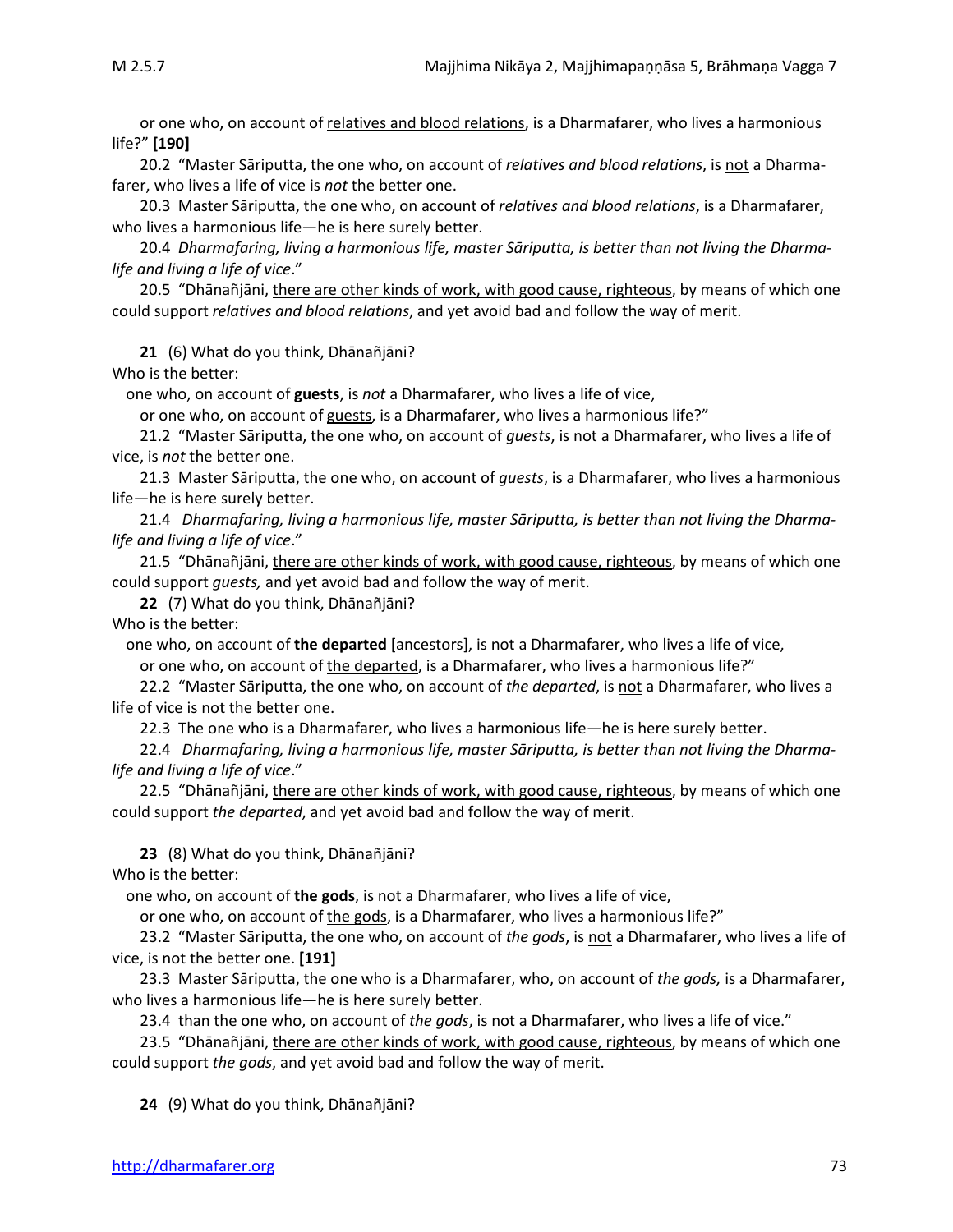Who is the better:

one who, on account of **the rajah**, is not a Dharmafarer, who lives a life of vice,

or one who, on account of the rajah, is a Dharmafarer, who lives a harmonious life?"

24.2 "Master Sāriputta, the one who on account of *the rajah* is not a Dharmafarer, who on account of the rajah lives a life of vice, is not the better one.

24.3 The one who, on account of *the rajah,* is a Dharmafarer, who lives a harmonious life—he is here surely better.

24.4 *Dharmafaring, living a harmonious life, master Sāriputta, is better than not living the Dharmalife and living a life of vice*."

24.5 Dhānañjāni, there are other kinds of work, with good cause, righteous, by means of which one could support *the rajah*, and yet avoid bad and follow the way of merit.

**25** (10) "What do you think, Dhānañjāni?

Who is the better:

one who, on account of **the body's needing satisfaction and care**,

is not a Dharmafarer, who lives a life of vice,

or one who, on account of the body's needing satisfaction and care,

is a Dharmafarer, who lives a harmonious life?"

25.2 "Master Sāriputta, the one who, on account of *the body's needing satisfaction and care*, is not a Dharmafarer, who lives a life of vice, is not the better one.

25.3 The one who, on account of *the body's needing satisfaction and care*, is a Dharmafarer, who lives a harmonious life—he is here surely better.

25.4 *Dharmafaring, living a harmonious life, master Sāriputta, is better than not living the Dharmalife and living a life of vice*."

25.4 "Dhānañjāni, there are other kinds of work, with good cause, righteous, by means of which one can give *the body's needing satisfaction and care*, and yet avoid bad and follow the way of merit."

**26** Then, the brahmin Dhānañjāni delighted in the venerable Sāriputta's word and having rejoiced in it, rose from his seat and left.

## The dying Dhānañjāni takes leave

**27** Then, at a later time, the brahmin Dhānañjāni was **sick, in pain and seriously ill**. Then, the brahmin Dhānañjāni addressed a certain servant [man], [56](#page-15-0)

27.2 "Come, my good man, **[192]** approach the Blessed One. Having approached the Blessed One, bow at his feet in my name, saying,

'Bhante, the brahmin Dhānañjāni is sick, in pain and seriously ill. He bows his head at the Blessed One's feet.'

27.3 Then, approach the venerable Sāriputta. Having approached the venerable Sāriputta, bow at his feet in my name, saying,

'Bhante, the brahmin Dhānañjāni is sick, in pain and seriously ill. He bows his head at the venerable Sāriputta's feet.'

27.4 And say thus: 'It would be good, bhante, if the venerable Sāriputta could come to the brahmin Dhānañjāni's house out of compassion.'"[57](#page-15-1)

27.5 "Yes, bhante,"<sup>[58](#page-15-2)</sup> the servant replied in assent to Dhānañjāni.

<span id="page-15-0"></span><sup>56</sup> On this section (Dhānañjāni's illness), see Intro (2.1).

<span id="page-15-1"></span><sup>57</sup> See Intro (2).

<span id="page-15-2"></span><sup>58</sup> *Bhante* (lit "sir")*.* See above Intro (5).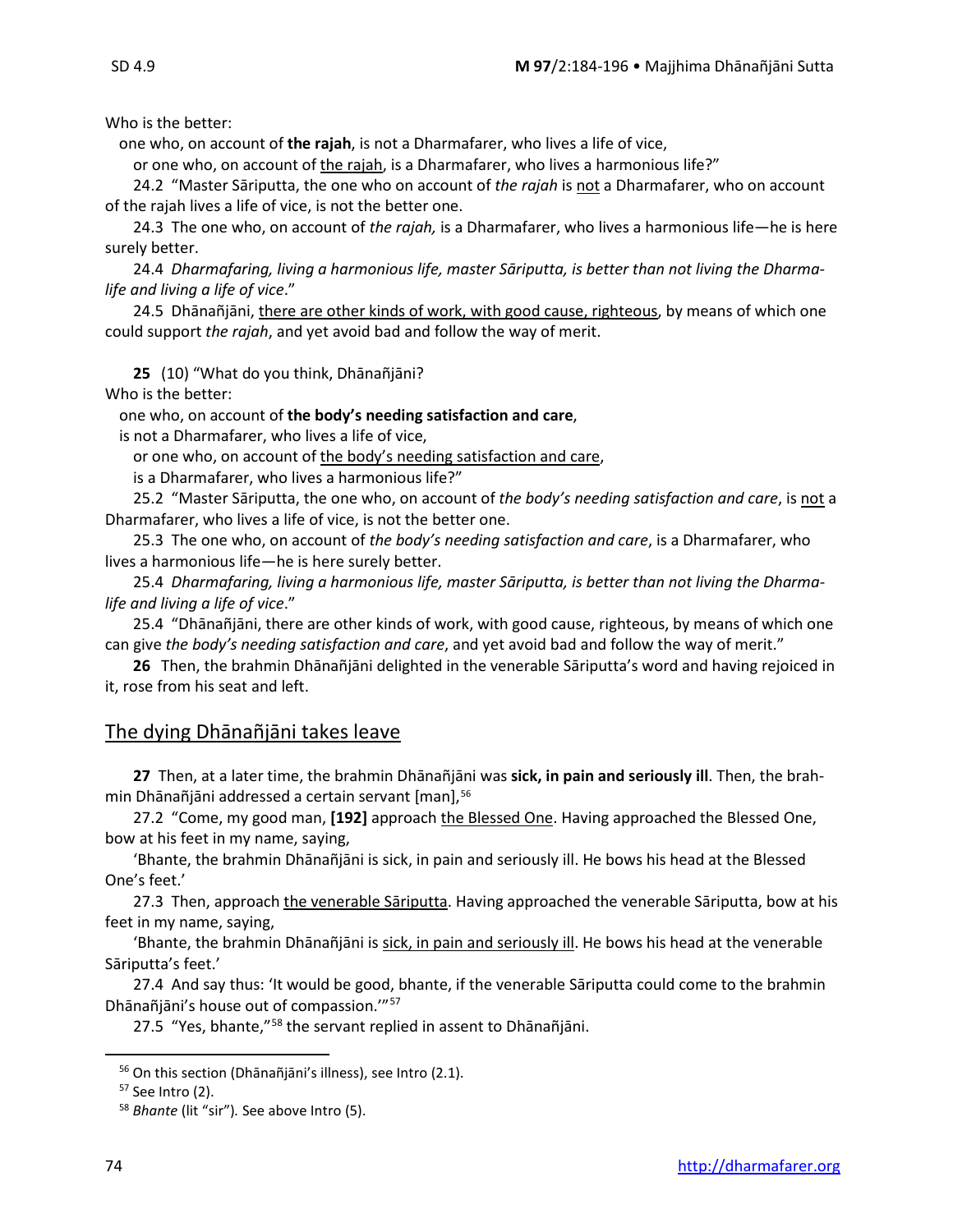27.6He approached the Blessed One. Having approached the Blessed One, the servant saluted him and sat down at one side. Sitting thus at one side, he said this to the Blessed One:

27.7 "*Bhante, the brahmin Dhānañjāni is sick, in pain and seriously ill. He bows his head at the Blessed One's feet.*"

27.8Then, he approached the venerable Sāriputta. Having approached the venerable Sāriputta, he saluted him and sat down at one side. Sitting thus at one side, he said this to the venerable Sāriputta,

27.9 "*Bhante, the brahmin Dhānañjāni is sick, in pain and seriously ill. He bows his head at the venerable Sāriputta's feet and says thus*:

'It would be good, bhante, if the venerable Sāriputta could come to the brahmin Dhānañjāni's house out of compassion.'"

27.10 The venerable Sāriputta assented by his silence.

### Dhānañjāni's pains

**28** Then, **the venerable Sāriputta**, having dressed himself, taking his robe and bowl, approached the house of the brahmin Dhānañjāni. Having approached, he sat down on the prepared seat.<sup>[59](#page-16-0)</sup>

Thus seated, the venerable Sāriputta said this to the brahmin Dhānañjāni,<sup>[60](#page-16-1)</sup> [M 3:264; S 4:56]

28.2 "I hope you are bearing it, Dhānañjāni. I hope you are getting better, I hope your pains<sup>[61](#page-16-2)</sup> are abating, not rising; that their abating is evident, not their rising."

29 <sup>[62](#page-16-3)</sup>"Master Sāriputta, I cannot bear it; I am not getting better, and my pains are not abating, but rising; their rising is evident, not their abating. **[193]**

29.2 (1) Master Sāriputta, just as a strong man were cleaving open my head with a sharp sword, even so, master Sāriputta, violent winds are **cutting**[63](#page-16-4) **through my head**.

*I cannot bear it; I am not getting better, and my pains are not abating, but rising; their rising is evident, not their abating*.

29.3 (2) Master Sāriputta, just as a strong man were tightening a strong leather strap around my head as a headband,

even so, master Sāriputta, violent pains are **crushing my head**.

*I cannot bear it; I am not getting better, and my pains are not abating, but rising; their rising is evident, not their abating*.

29.4 (3) Master Sāriputta, just as a skilled butcher or his apprentice were carving up a cow's<sup>[64](#page-16-5)</sup> belly with a sharp butcher's knife,

even so, master Sāriputta, violent winds are **rending my belly**.

*I cannot bear it; I am not getting better, and my pains are not abating, but rising; their rising is evident, not their abating*.

<span id="page-16-0"></span><sup>59</sup> According to MĀ 27 @ T1.457c27, on seeing Sāriputta approaching, Dhānañjāni tries to get up from his bed, but is told by the former to remain where he is.

<span id="page-16-1"></span><sup>60</sup> The rest of this para as at **Mahā Saccaka S** (M 36.23-25/1:243 f), SD 49.4 & **Chann'ovāda S** (M 144.4-5/3:264; S 4:56 f), SD 11.12. 61 "Pains," *dukkhā vedanā,* lit "painful feelings."

<span id="page-16-3"></span><span id="page-16-2"></span><sup>62</sup> These 4 stock passages describe the pains of: the self-mortifying Bodhisattva, **Mahā Saccaka S** (M 36,22.2 (different figure) +23.2+24.2+25.2), SD 49.4; the dying brahmin Dhānañjāni, **Dhānañjāni S** (M 97,29.2-5/2:193), SD 4.9; the dying houselord Anātha,piṇḍika, **Anāthapiṇḍik'ovāda S** (M 143,4/3:259), SD 23.9; the dying monk Channa, **Chann'ovāda S** (M 144,5/3:264) = **Channa S** (S 35.87,5/4:56), SD 11.12; the dying monk Phagguna, **(Gilāna) Phagguna S** (A 6.56,1.4/3:379 f), SD 23.4; cf **(Chakka) Āsava S** (A 6.58/3:389), SD 62.1.

<span id="page-16-4"></span><sup>63</sup> "Cutting," *ūhananti,* "piercing," lit "are rising upwards."

<span id="page-16-5"></span><sup>64</sup> "Cow," *go,* "cattle," which is actually a collective term meaning, "cow, ox, bull."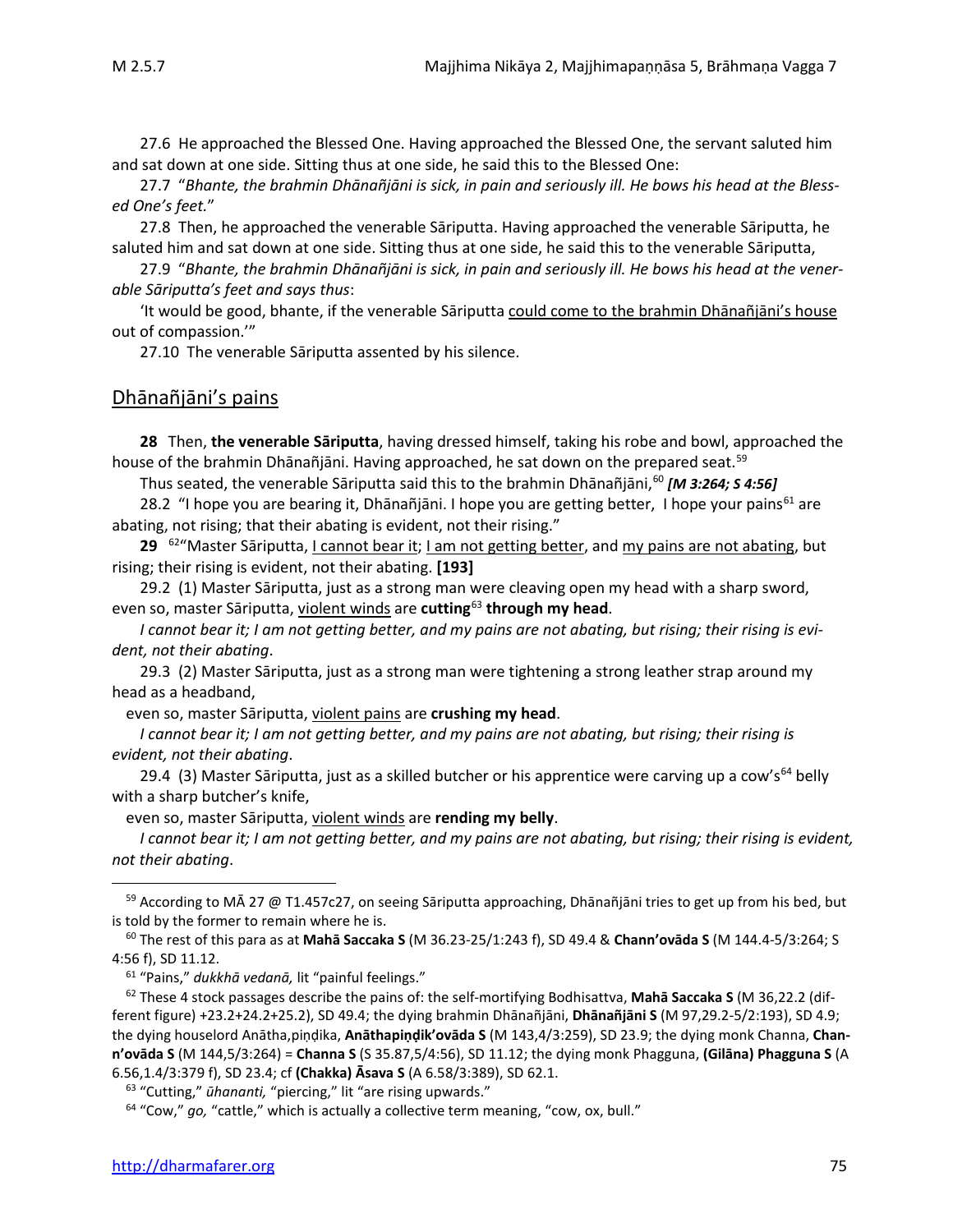29.5 (4) Master Sāriputta, just as if two strong men were to seize a weaker man by both *[S 4:57]* arms, and burning and roasting him over a pit of burning coal,

even so, master Sāriputta, violent pains are **burning up my body**. [65](#page-17-0)

*I cannot bear it; I am not getting better, and my pains are not abating, but rising; their rising is evident, not their abating*.

## Sāriputta's admonition

| 30 What do you think, Dhānañjāni, which is better:<br>"The animal world, master Sāriputta, is better than hell." | hell or the animal world?"                                                                      |
|------------------------------------------------------------------------------------------------------------------|-------------------------------------------------------------------------------------------------|
| 30.2 "What do you think, Dhānañjāni, which is better:                                                            | the animal world or the preta realm?"                                                           |
| "The preta realm, master Sāriputta,                                                                              |                                                                                                 |
| is better than the animal world."                                                                                |                                                                                                 |
| 30.3 "What do you think, Dhānañjāni, which is better: the preta realm or the human?"                             |                                                                                                 |
| "The human, master Sāriputta,                                                                                    |                                                                                                 |
| is better than the preta realm."                                                                                 |                                                                                                 |
| 30.4 "What do you think, Dhānañjāni, which is better:                                                            | the human world or the devas of the Four<br>Great Kings [cātum, mahārājika]?" <sup>66</sup>     |
| "The devas of the 4 Great Kings, master Sāriputta,                                                               |                                                                                                 |
| are better than the human world." [194]                                                                          |                                                                                                 |
| 30.5 "What do you think, Dhānañjāni, which is better:                                                            | the devas of the 4 Great Kings or the devas<br>of the heaven of the 33 [tavatimsa]?"            |
| "The devas of the heaven of the 33, master Sāriputta,                                                            |                                                                                                 |
| are better than the devas of the 4 Great Kings."                                                                 |                                                                                                 |
| 30.6 "What do you think, Dhānañjāni, which is better:                                                            | the devas of the heaven of the 33 or the<br>devas of the heaven of Yāma?"                       |
| "The devas of the heaven of Yāma, master Sāriputta, are                                                          |                                                                                                 |
| better than the devas of the heaven of the 33."                                                                  |                                                                                                 |
| 30.7 "What do you think, Dhānañjāni, which is better:                                                            | the devas of the heaven of Yāma or the devas<br>of Tusita heaven [the contented gods]?"         |
| "The devas of Tusita heaven, master Sāriputta,                                                                   |                                                                                                 |
| are better than the devas of the heaven of Yāma."                                                                |                                                                                                 |
| 30.8 "What do you think, Dhānañjāni, which is better:                                                            | the devas of Tusita heaven or the Nimmāṇa,-<br>ratī devas [who delight in creation]?"           |
| "The Nimmāna, ratī devas, master Sāriputta,                                                                      |                                                                                                 |
| are better than the devas of Tusita heaven."                                                                     |                                                                                                 |
| 30.9 "What do you think, Dhānañjāni, which is better:                                                            | the Nimmāna, ratī devas or the Para, nimitta,-<br>vasavatti [who lord over others' creations]?" |
| "The Para, nimitta, vasavatti devas, master Sāriputta,                                                           |                                                                                                 |
| are better than the Nimmana, ratī devas."                                                                        |                                                                                                 |
| Companionship with Brahma                                                                                        |                                                                                                 |
| 31 "What do you think, Dhānañjāni, which is better:                                                              | the Para, nimitta, vasavatti devas or the                                                       |

Brahmā world?"

<span id="page-17-0"></span><sup>65</sup> "Burning up my body," *kāyasmiṁ dāho,* lit "burning in the body."

<span id="page-17-1"></span><sup>66</sup> For a fuller list of the heavenly realms, see eg **Sāleyyaka S** (M 41,15-42/1:289), SD 5.7.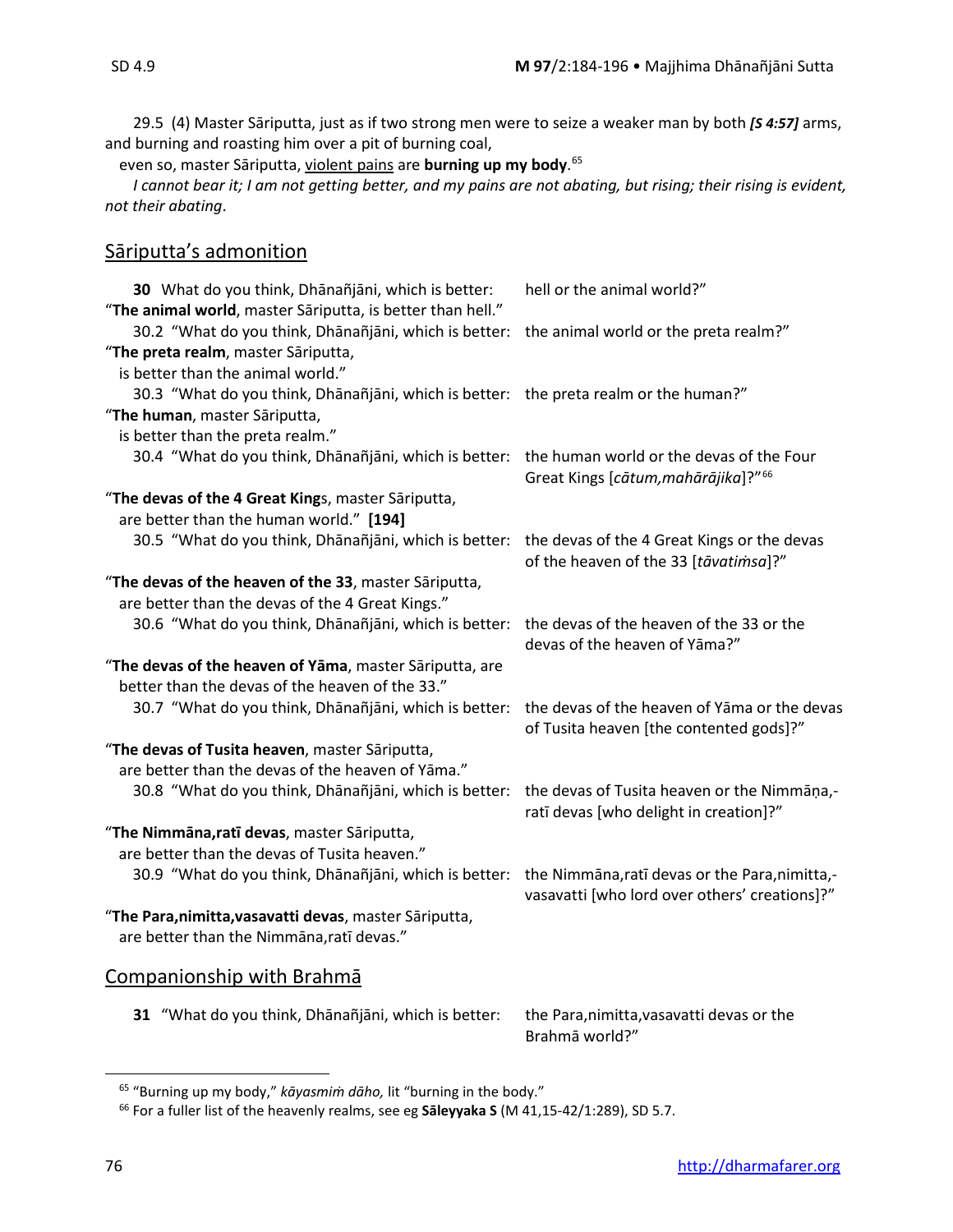31.2 "Master Sāriputta you say, '**The Brahmā world**'?

Master Sāriputta you say, 'The Brahmā world'?"

31.3 Then, the venerable Sāriputta thought,

'These brahmins are devoted to the Brahmā world. What if I were to teach the brahmin Dhānañjāni the way to companionship with Brahma?"<sup>[67](#page-18-0)</sup> [§4.2.2]

31.4 Then, he said to the brahmin, "Dhānañjāni, I shall teach you the way to companionship with Brahmā. Listen, pay close attention to it, I will speak."

"Yes, master Sāriputta," the brahmin Dhānañjāni replied in assent to the venerable Sāriputta. **[195]** The venerable Sāriputta said this:

### The 4 divine abodes $68$

**32** "And what, Dhānañjāni, is the way to companionship with Brahmā?

32.2 Here, Dhānañjāni, a monk, [69](#page-18-2) with a heart of **lovingkindness**,

dwells suffusing one quarter, so, too, the second; so, too, the third; so, too, the fourth;

thus above, below, across, everywhere, and to everyone as well as to himself,

he dwells suffusing all the world with lovingkindness

that is vast, grown great [exalted],<sup>70</sup> immeasurable, without hate, without ill-will.<sup>[71](#page-18-4)</sup> This, Dhānañjāni, is the way to companionship with Brahmā.

**33** Further, Dhānañjāni, the monk, with a heart of **compassion**, dwells suffusing one quarter, so, too, the second; so, too, the third; so, too, the fourth; thus above, below, across, everywhere, and to everyone as well as to himself,

he dwells suffusing all the world with compassion

<span id="page-18-2"></span><sup>69</sup> "Monk" (*bhikkhu*) here refers to any meditator. Note that Sāriputta is here teaching the layman Dhānañjāni to cultivate the divine abodes. Further, in **(Nānā,karaṇa) Mettā S 1** (A 4.125), the subject of each of the stock passages on the 4 divine abodes is "a certain person" (*ekacco puggalo*) (A 4.125,2 etc), SD33.9. Even a lay person, properly meditating, attains the state of monkhood (*bhikkhu,bhāva*): **Satipaṭṭhāna S** (M 10,3A) +n, SD 13.3; SD 13.1 (3.1.1.5); SD 16.7 (1.1.1.2). For similes, see **Te,vijja S** (D 13,76-79/1:251), SD 1.8; see also: **D 2**:185, 250, **3**:49, 78, 223; **M 1**:38, 283, 297, 335ī2, 351, 369, **2**:76, 77, 78, 81, 195, 207, **3**:146; **S 4**:296, 322, 351, 352ī2, **5**:115, 116, 117, 118; **A 1**:183, 192, **2**:172, 175, 184, **3**:225, **4**:390, **5**:299, 343, 344.

<span id="page-18-3"></span><sup>70</sup> The mind "grown great" (*maha-g,gatā*) or exalted perception refers to the mind in dhyana, ie in the form sphere (*rūpâvacara*). See **Catuttha Jhāna Pañha S** (S 40.4), SD 24.14 (4).

<span id="page-18-4"></span><sup>71</sup> The recurrence of these last two phrases—"without hate, without ill will"—attests to the fact that <u>lovingkind-</u> ness is the basis for all the other three abodes, ie, they are actually a refinement of lovingkindness applied on deeper and broader levels.

<sup>67</sup> "Companionship with Brahmā," *brahmā,sahavyatā,* ie rebirth in the 1st-dhyana Brahmā world.

<span id="page-18-1"></span><span id="page-18-0"></span><sup>68</sup> This the 4 divine abodes passage is stock: **Cakka,vatti Sīha.nāda S** (D 26,31/3:78), SD 36.10, says that it is "the wealth for a monk (*bhikkhuno bhogasmiṁ*)." **Saṅgīti S** (D 33,1.11(6)/3:223, calls it "the immeasurables" (*appamañña*). **Mahā Vedalla S** (M 43,31/1:297), SD 35.1, **(Ceto,vimutti) Anuruddha S** (M 127,4-7/3:146 f), SD 54.10, & **Go, datta S** (S 41.7,5/4:296), SD 60.4, call it "the immeasurable freedom of mind" (*appamāṇā ceto,vimutti*). According to **Aṭṭhaka,nāgara S** (M 52,8-11/1:351 f) = **Dasama Gaha,pati S** (A 11.17/5:344), SD 41.2, if one stabilizes these states, reflecting on its impermanence, etc, one attains arhathood; if not, one attains non-returning. **(Majjhima) Jīvaka S** (M 55,6/1:369), SD 43.4, presents the Buddha as Brahmā. **Dhānañjāni S** (M 97,32-33/2:195), SD 4.9, and **(Brahma,vihāra) Subha S** (M 99,24-27/2:207 f), SD 38.6, call it the path to companionship with Brahmā. **(Saṅgha) Uposatha S** (A 4.190,4/2:184), SD 15.10b, concerns one "attained to Godliness," *brahma-p,patta.* **Pm** 5.20/2:39 calls it "freedom that is focused on only the beautiful," *subhan t'eva adhimutto hotî ti vimokkho*); **Vbh** 13**/**272-276 (*sutta,niddesa*), 276-282 (*abhidhamma,niddesa*), 282-284 (comy). For a table of refs: SD 38.5 (2.1.3.2).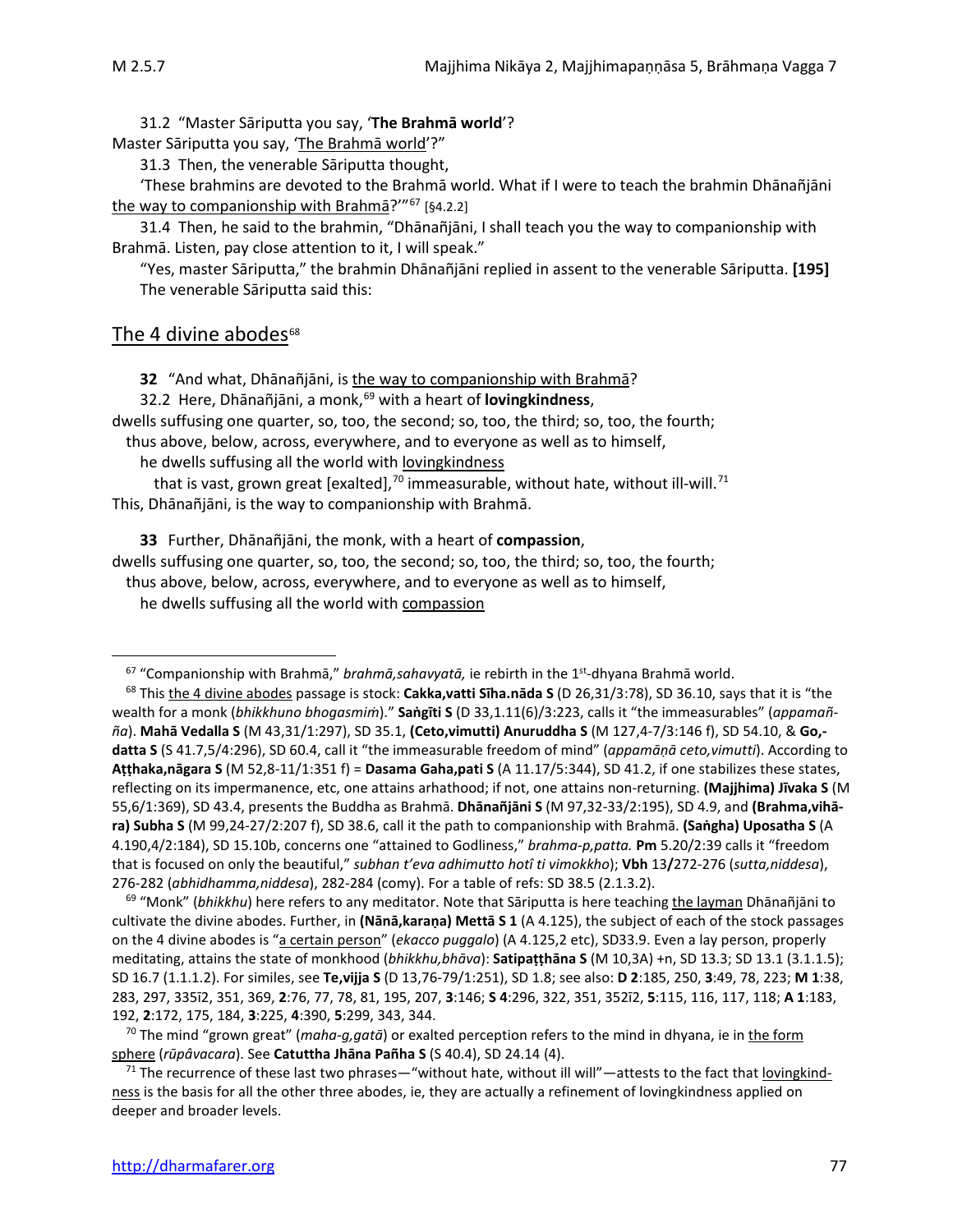that is vast, grown great [exalted], immeasurable, without hate, without ill-will. *This, Dhānañjāni, is the way to companionship with Brahmā*.

**34** Further, Dhānañjāni, the monk, with a heart of **gladness**,

dwells suffusing one quarter; so, too, the second; so, too, the third; so, too, the fourth;

thus above, below, across, everywhere, and to everyone as well as to himself,

he dwells suffusing all the world with gladness

that is vast, grown great [exalted], immeasurable, without hate, without ill-will. *This, Dhānañjāni, is the way to companionship with Brahmā.*

**35** Further, Dhānañjāni, the monk, with a heart of **equanimity**,

dwells suffusing one quarter; so, too, the second; so, too, the third; so, too, the fourth;

thus above, below, across, everywhere, and to everyone as well as to himself,

he dwells suffusing all the world with equanimity

that is vast, grown great [exalted], immeasurable, without hate, without ill-will. *This, Dhānañjāni, is the way to companionship with Brahmā*."

### Dhānañjāni dies

**36** "In that case, master Sāriputta, I bow my head at the feet of the Blessed One, saying:

'Bhante, the brahmin Dhānañjāni is sick, in pain, seriously ill; he bows his head at your feet.'"

36.2 Then, the venerable Sāriputta, having established the brahmin Dhānañjāni in the lowly Brahmā world, rose from his seat and left—*while there was still a higher task to be done*. [72](#page-19-0)

36.3 Then, not long after the venerable Sāriputta had left, the brahmin Dhānañjāni died and arose in *the Brahmā world*."

### The Buddha questions Sāriputta

**37** Then, **the Blessed One** addressed the monks,

"Bhikshus, this Sāriputta, $73$  having established the brahmin Dhānañjāni in the lowly Brahmā world, rose from his seat and left—*while there was still a higher task to be done*."

**38** 'Then, the venerable Sāriputta approached the Blessed One. Having approached the Blessed One, saluted him and then sat down at one side.

Sitting thus at one side, the venerable Sāriputta said this to the Blessed One:

"Bhante, the brahmin Dhānañjāni is sick, in pain, seriously ill; *he bows his head at your feet*."

38.2"But, Sāriputta, why did you, having established the brahmin Dhānañjāni **[196]** in **the lowly Brahmā world**, rise from your seat and leave, *while there was still a higher task to be done*?"

38.3 "Bhante, I thought thus: 'These brahmins are devoted to the Brahmā world.' What if I were to teach the brahmin Dhānañjāni the way to companionship with Brahmā?'"

38.4 "And, Sāriputta, the brahmin Dhānañjāni *has died and arisen in the Brahmā world*."[74](#page-19-2) — evaṁ —

<span id="page-19-0"></span><sup>72</sup> "While there was still a higher task to be done," *sati uttari,karaṇīye.* Sāriputta failed to teach the dying Dhānañjāni how to gain the supramundane path and be assured of awakening, compared to which the Brahmā world is "lowly" (*hīna*). Comy is silent on this point. The Majjhima Reciters, in a rare gesture, here express their own opinion here regarding Sāriputta's deed, but it is recorded as the Buddha's word later [38].

<sup>73</sup> "This Sāriputta," *eso Sāriputto,* which suggests a gentle disapproval from the Buddha.

<span id="page-19-2"></span><span id="page-19-1"></span><sup>74</sup> Although the epithet "lowly" (*hīna*) is not mentioned of the Brahmā world here, the Buddha is clearly rebuking Sāriputta. Although elsewhere (eg **(Brahma,vihāra) Subha S**, M 99/2:196-209 @ SD 38.6; cf **(Karaja,kāya) Brahma,-**